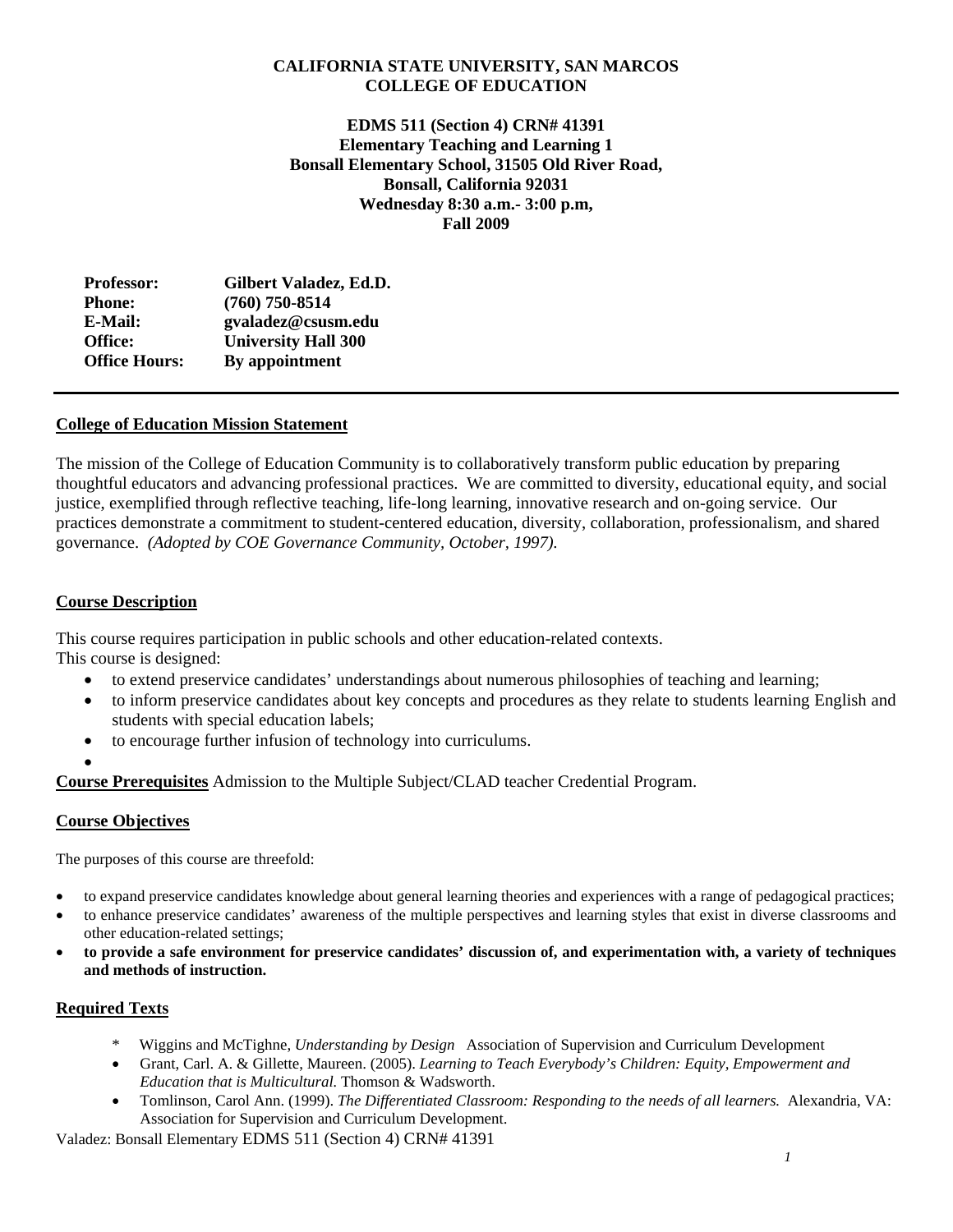(Available as an e-book online.)

- Turnbull A., Turnbull, R. & Wehmeyer, M.L. (2007). *Exceptional Lives: Special Education in Today's Schools, 5<sup>th</sup> Ed.* Upper Saddle River, New Jersey: Pearson, Merrill Prentice Hall.
- Supervision and Curriculum Development. Villa, R. A. and Thousand, J. S. (2005). Creating an Inclusive School (2<sup>nd</sup> ed.). Alexandria, VA: Association for
- Task Stream Electronic Portfolio, Must register and pay fee online prior to first class @ www.TaskStream.com (register for duration of credential program).
- Pearson, Merrill Prentice Hall.
- Villa, R. A. and Thousand, J. S. (2005). Creating an Inclusive School (2<sup>nd</sup> ed.). Alexandria, VA: Association for Supervision and Curriculum Development.
- • Quicho, A. and Unnolf, S. (2009) *Differentiated Literature Instruction,* Pearson Publishing.

# **Authorization to Teach English Learners**

This credential program has been specifically designed to prepare teachers for the diversity of languages often encountered in California public school classrooms. The authorization to teach English learners is met through the infusion of content and experiences within the credential program, as well as additional coursework. Students successfully completing this program receive a credential with authorization to teach English learners. *(Approved by CCTC in SB 2042 Program Standards, August 02)* 

# **STUDENT LEARNING OUTCOMES**

# **Teacher Performance Expectation (TPE) Competencies**

The course objectives, assignments, and assessments have been aligned with the CTC standards for Multiple Subject Credential. This course is designed to help teachers seeking a California teaching credential to develop the skills, knowledge, and attitudes necessary to assist schools and district in implementing effective programs for all students. The successful candidate will be able to merge theory and practice in order to realize a comprehensive and extensive educational program for all students. You will be required to formally address the following TPEs in this course:

 TPE 6d – Engaging and supporting all learners (Student Study Team Assignment) TPE 9 – Creating & managing effective instructional time (Classroom Management Assignment)

# **California Teacher Performance Assessment (CalTPA)**

Beginning July 1, 2008 all California credential candidates must successfully complete a state-approved system of teacher performance assessment (TPA), to be embedded in the credential program of preparation. At CSUSM this assessment system is called the CalTPA or the TPA for short.

seminars will greatly contribute to your success on the assessment. To assist your successful completion of the TPA a series of informational seminars are offered over the course of the program. TPA related questions and logistical concerns are to be addressed during the seminars. Your attendance to TPA

Additionally, COE classes use common pedagogical language, lesson plans (lesson designs), and unit plans (unit designs) in order to support and ensure your success on the TPA and more importantly in your credential program.

The CalTPA Candidate Handbook, TPA seminar schedule, and other TPA support materials can be found on the COE website provided at the website provided: http://www.csusm.edu/coe/CalTPA/CalTPA.html **College of Education Attendance Policy**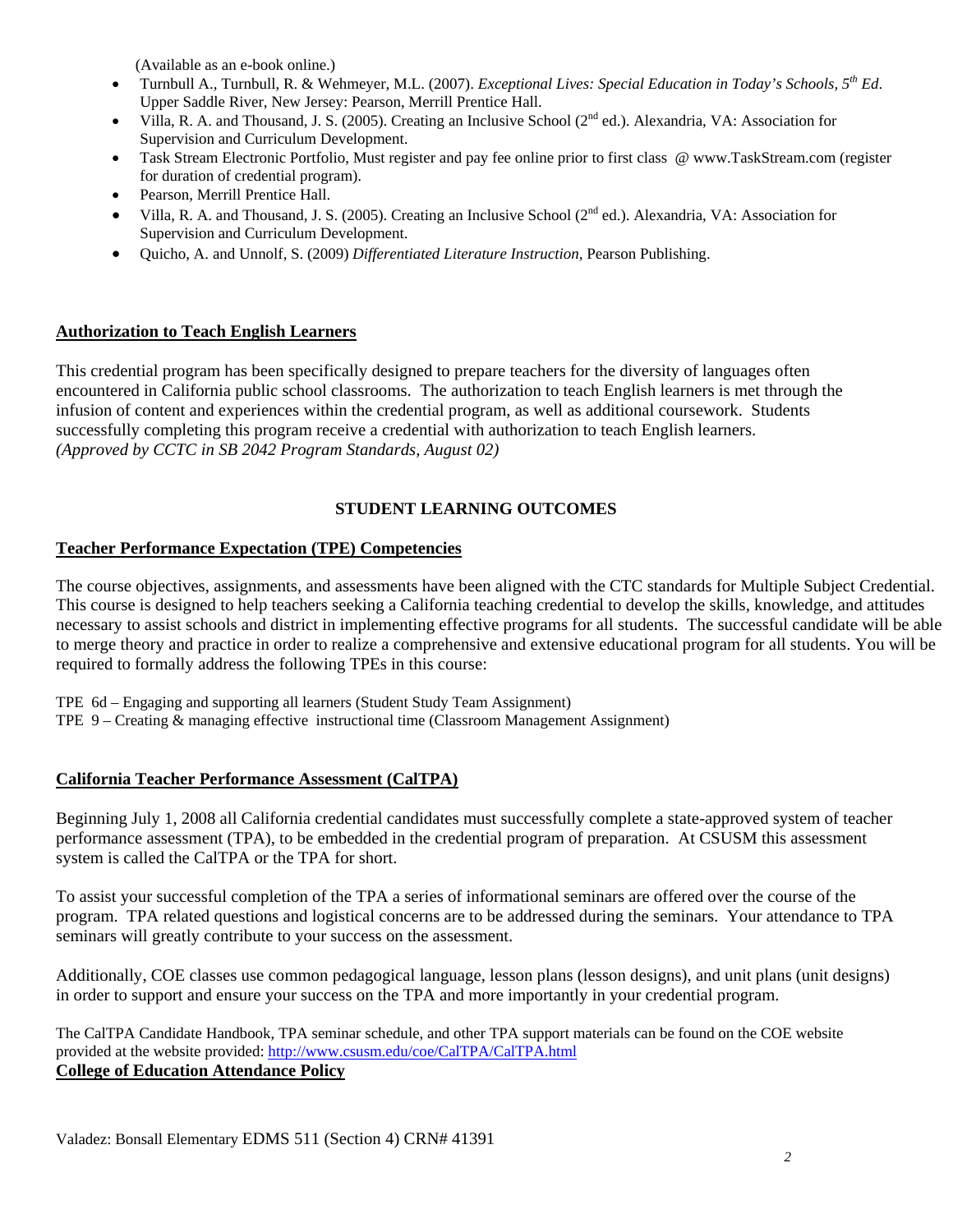possible. *(Adopted by the COE Governance Community, December, 1997).* Due to the dynamic and interactive nature of courses in the College of Education, all students are expected to attend all classes and participate actively. At a minimum, students must attend more than 80% of class time, or s/he may not receive a passing grade for the course at the discretion of the instructor. Individual instructors may adopt more stringent attendance requirements. Should the student have extenuating circumstances, s/he should contact the instructor as soon as

 If a student misses 20% or is late (or leaves early) for more than three sessions, the highest possible grade earned will be a "C". Please note you must earn a C+ or better to continue in the credential program. **Notification of absences does not automatically excuse a student from class. It is the responsibility of the student to meet with the instructor and discuss make up of class time or assignments.** 

# **Students with Disabilities Requiring Reasonable Accommodations**

Students with disabilities who require reasonable accommodations must be approved for services by providing appropriate and recent documentation to the Office of Disable Student Services (DSS). This office is located in Craven Hall 5205, and can be contacted by phone at (760) 750-4905, or TTY (760) 750-4909. Students authorized by DSS to receive reasonable accommodations should meet with their instructor during office hours or, in order to ensure confidentiality, in a more private setting.

## **Course Requirements**

| <b>Student Study Team</b>   | 10 points  |
|-----------------------------|------------|
| Peer Teaching Demonstration | 10 points  |
| Disability Matriz           | 15 points  |
| Lesson Plan                 | 20 points  |
| Electronic Portfolio (TPEs) | 10 points  |
| <b>Classroom Management</b> | 15 points  |
| Attendance/Participation    | 20 points  |
| <b>Total</b>                | 100 points |

## **Grading Standards**

All students will come prepared to class; readings and homework assignments are listed on the dates on which they are due.

All required work is expected to be on time. One grade level will be deducted for each class meeting for which it is late (e.g., an "A" assignment that is submitted one class session late will be marked down to a "B"). Unless prior instructor approval is secured, assignments will not be accepted three class sessions after which they are due. Exceptions will be handled on a case-by-case basis, as determined by the instructor.

 It is expected that students will proofread and edit their assignments prior to submission. Students will ensure that the text is error- information, depth of analysis, etc.), and 20% on mechanics (grammar, syntax, spelling, format, uniformity of citation, etc.). All free (grammar, spelling), and ideas are logically and concisely presented. The assignment's grade will be negatively affected as a result of this oversight. Each written assignment will be graded approximately 80% on content and context (detail, logic, synthesis of citations, where appropriate, will use American Psychological Association (APA) format. Consult American Psychological Association (APA) Manual,  $5<sup>th</sup>$  edition for citation guidance.

Grading will also include a component of "professional demeanor." Students will conduct themselves in ways that are generally expected of those who are entering the education profession. This includes but is not limited to:

- On-time arrival to all class sessions;
- Advance preparation of readings and timely submission of assignments;
- Respectful participation in all settings (e.g., whole group, small group, in/outside of class);

# **All University Writing Requirement**

 (approximately). This will be met through written assignments. In keeping with the All-University Writing Requirement, all 3 unit courses must have a writing component of at least 2,500 words **CSUSM Academic Honesty Policy**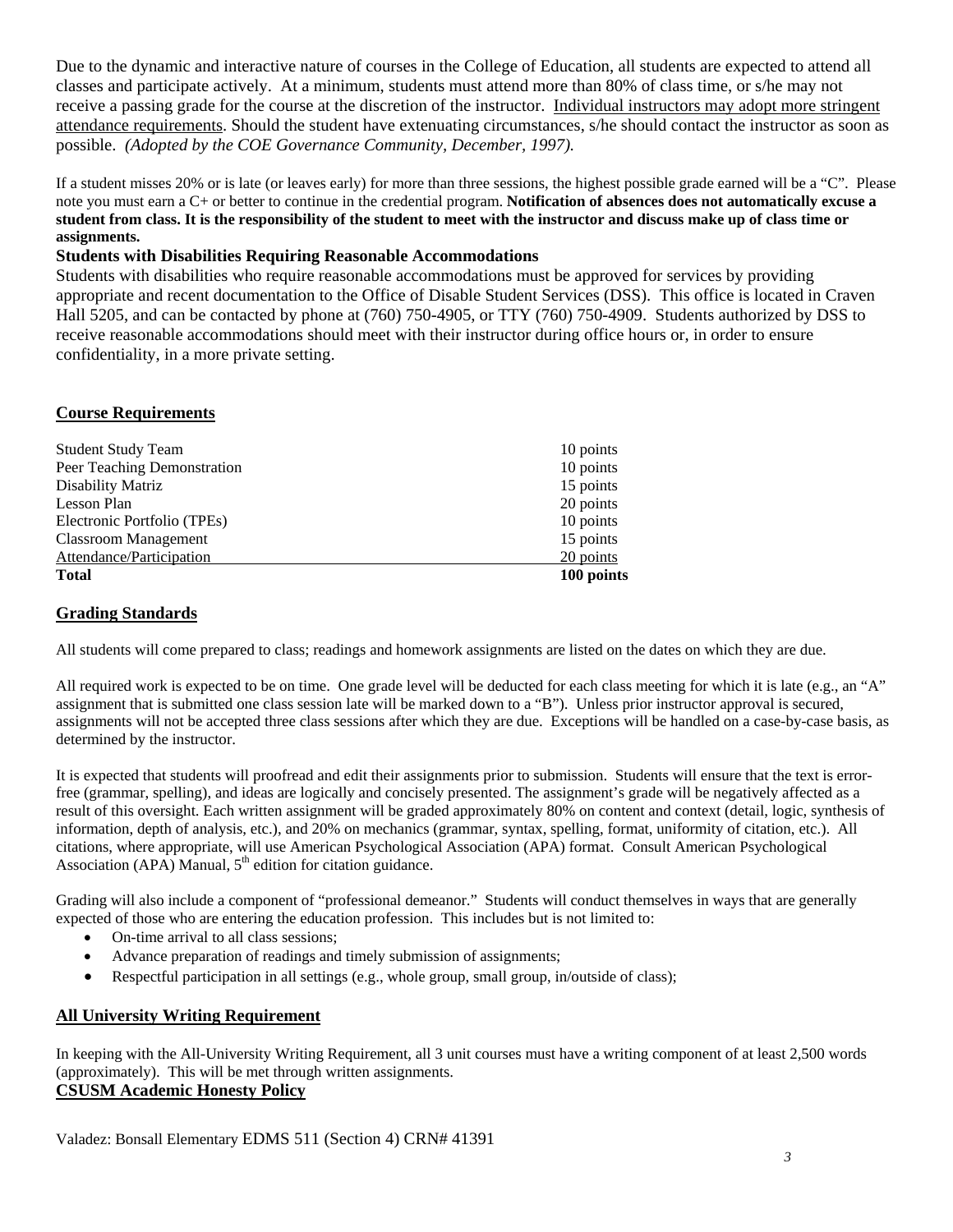"Students will be expected to adhere to standards of academic honesty and integrity, as outlined in the Student Academic Honesty Policy. All written work and oral presentation assignments must be original work. All ideas/materials that are borrowed from other sources must have appropriate references to the original sources. Any quoted material should give credit to the source and be punctuated with quotation marks.

Students are responsible for honest completion of their work including examinations. There will be no tolerance for infractions. If you believe there has been an infraction by someone in the class, please bring it to the instructor's attention. The instructor reserves the right to discipline any student for academic dishonesty in accordance with the general rules and regulations of the university. Disciplinary action may include the lowering of grades and/or the assignment of a failing grade for an exam, assignment, or the class as a whole."

Incidents of Academic Dishonesty will be reported to the Dean of Students. Sanctions at the University level may include suspension or expulsion from the University.

# **Plagiarism:**

As an educator, it is expected that each student will do his/her own work, and contribute equally to group projects and processes. Plagiarism or cheating is unacceptable under any circumstances. If you are in doubt about whether your work is paraphrased or plagiarized see the Plagiarism Prevention for Students website http://library.csusm.edu/plagiarism/index.html. If there are questions about academic honesty, please consult the University catalog.

# **Use of Technology**:

Students are expected to demonstrate competency in the use of various forms of technology (i.e. word processing, electronic mail, WebCT6, use of the Internet, and/or multimedia presentations). Specific requirements for course assignments with regard to technology are at the discretion of the instructor. Keep a digital copy of all assignments for use in your teaching portfolio. All assignments will be submitted online, and some will be submitted in hard copy as well. Details will be given in class.

# **Electronic Communication Protocol:**

Electronic correspondence is a part of your professional interactions. If you need to contact the instructor, e-mail is often the easiest way to do so. It is my intention to respond to all received e-mails in a timely manner. Please be reminded that e-mail and on-line discussions are a very specific form of communication, with their own nuances and etiquette. For instance, electronic messages sent in all upper case (or lower case) letters, major typos, or slang, often communicate more than the sender originally intended. With that said, please be mindful of all e-mail and on-line discussion messages you send to your colleagues, to faculty members in the College of Education, or to persons within the greater educational community. All electronic messages should be crafted with professionalism and care. Things to consider:

- Would I say in person what this electronic message specifically says?
- How could this message be misconstrued?
- Does this message represent my highest self?
- Am I sending this electronic message to avoid a face-to-face conversation?

In addition, if there is ever a concern with an electronic message sent to you, please talk with the author in person in order to correct any confusion.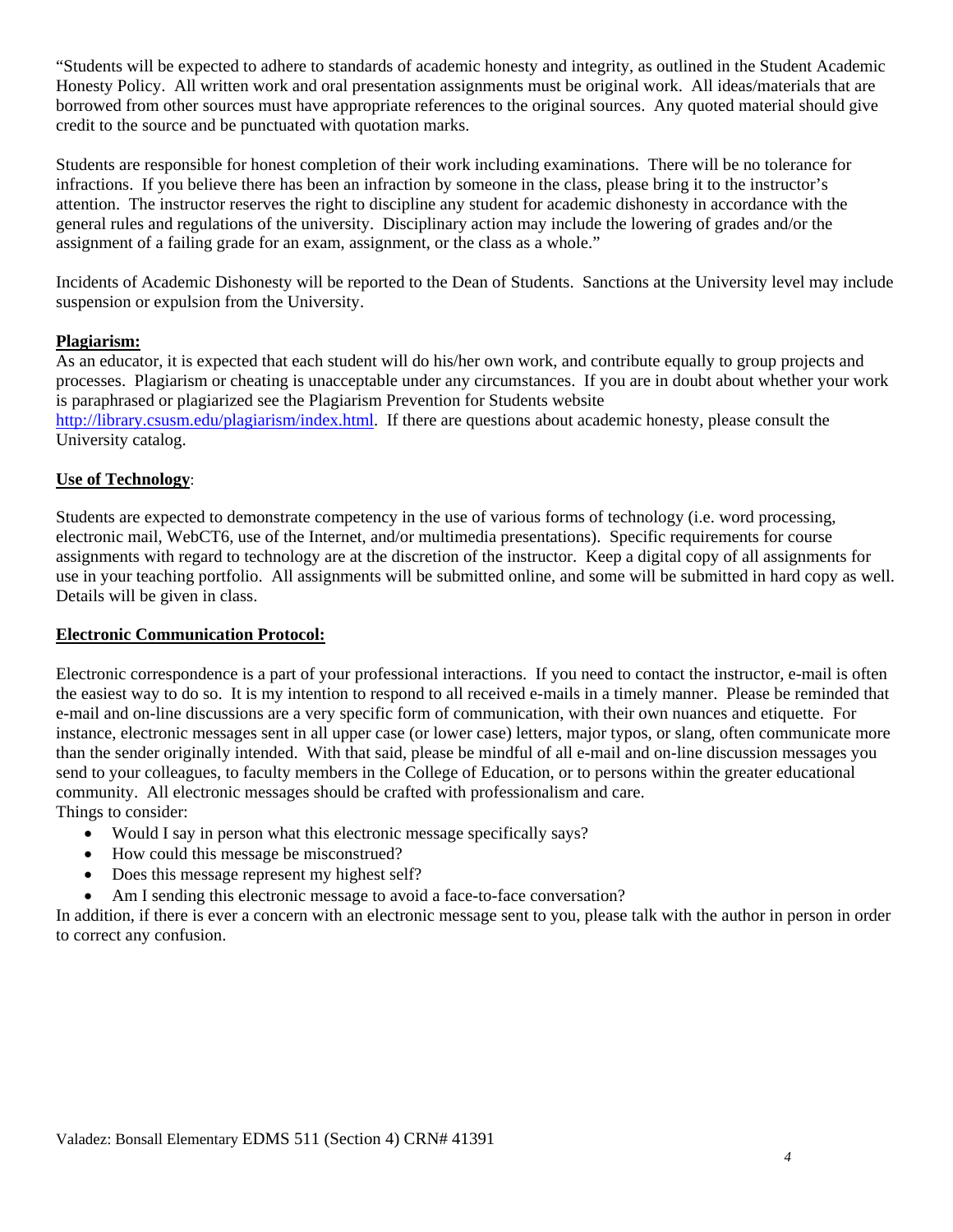# **Tentative Course Schedule**

| <b>Date</b>                 | <b>Topic</b>                                              | <b>Readings &amp; Assignments Due</b>                                 |
|-----------------------------|-----------------------------------------------------------|-----------------------------------------------------------------------|
| 1                           | Introduction/Course Overview                              | Syllabus (WebCT)                                                      |
| 09/02/09                    | <b>Community Buliding</b>                                 | CSTP with TPEs & Full Text of TPEs                                    |
|                             | Mandates for Education                                    |                                                                       |
|                             | <b>CSTP/TPE</b>                                           | http://www.csusm.edu/coe/CalTPA/CalTPA.html                           |
|                             | Intro to Lesson Planning                                  | CSUSM Lesson Plan Format in the syllabus.                             |
|                             | <b>Observation Instruction</b>                            |                                                                       |
| $\overline{2}$<br>09//09/09 | Intro to TaskStream (computer lab)                        | Grant & Gillette: Ch 4 (Group 1)                                      |
|                             | <b>Lesson Plan Writing</b>                                | Tomlinson Ch 1-3 (Group 1)                                            |
|                             | Peer Teaching Presentation                                | Udvari-Solner, Access to the General Ed<br>Curriculum for All (WebCT) |
|                             | Student-Centered Teaching & Learning-                     |                                                                       |
|                             | <b>Disabilities Matrix</b>                                | <b>Team 1 Peer Teaching Presentation</b>                              |
| 3                           | First Day of School Video (WebCT)                         | Six Components of SDAIE (WebCT)                                       |
| 09/16/09                    | Differentiation-SDAIE & ELD                               | Grant & Gillette: Ch 12 (Group 2)                                     |
|                             | Six Facets of Understanding                               | Wiggins- Chapters one-six.                                            |
|                             | Peer Teaching Presentation                                | <b>Due: Disabilities Matrix</b>                                       |
|                             |                                                           | <b>Team 2 Peer Teaching Presentation</b>                              |
| $\overline{4}$<br>09/23/09  | Classroom Management Plan Activity- In<br>class activity  | Grant & Gillette: Ch 5 (Group 3)                                      |
|                             |                                                           | Tomlinson p. 15 & 16 & Ch 4-9 (Group 3)                               |
|                             | Intro to SST                                              | SST Lecturette (WebCT)                                                |
|                             | (Video & Bart Simpson SST-WebCT)                          |                                                                       |
|                             | Differentiation-Special Ed                                | Assessment PPT (WebCT)                                                |
|                             |                                                           | <b>Team 3 Peer Teaching Presentation</b>                              |
| 5                           | Peer Teaching Presentation<br><b>Classroom Management</b> | Grant & Gillette: Ch 3 (Group 4)                                      |
| 09/30//09                   | TPE Writing Workshop (Taskstream)                         | Choate: Chapter 15 (WebCT)                                            |
|                             | Peer Teaching Presentation                                | <b>Team 4 Peer Teaching Presentation</b>                              |
|                             |                                                           | <b>Due: Differentiated Lesson Plan</b>                                |
| 6                           | <b>SST Role Play</b>                                      |                                                                       |
| 10/07/09                    |                                                           | TPEs 6d                                                               |
|                             |                                                           | <b>5 Peer Teaching Presentation</b>                                   |
| $\overline{7}$<br>10/14//09 | Madeline Hunter-TRICKS and Motivation                     | <b>Team 6 Peer Teaching Presentation</b>                              |
|                             |                                                           | Due: Classroom Management Plan                                        |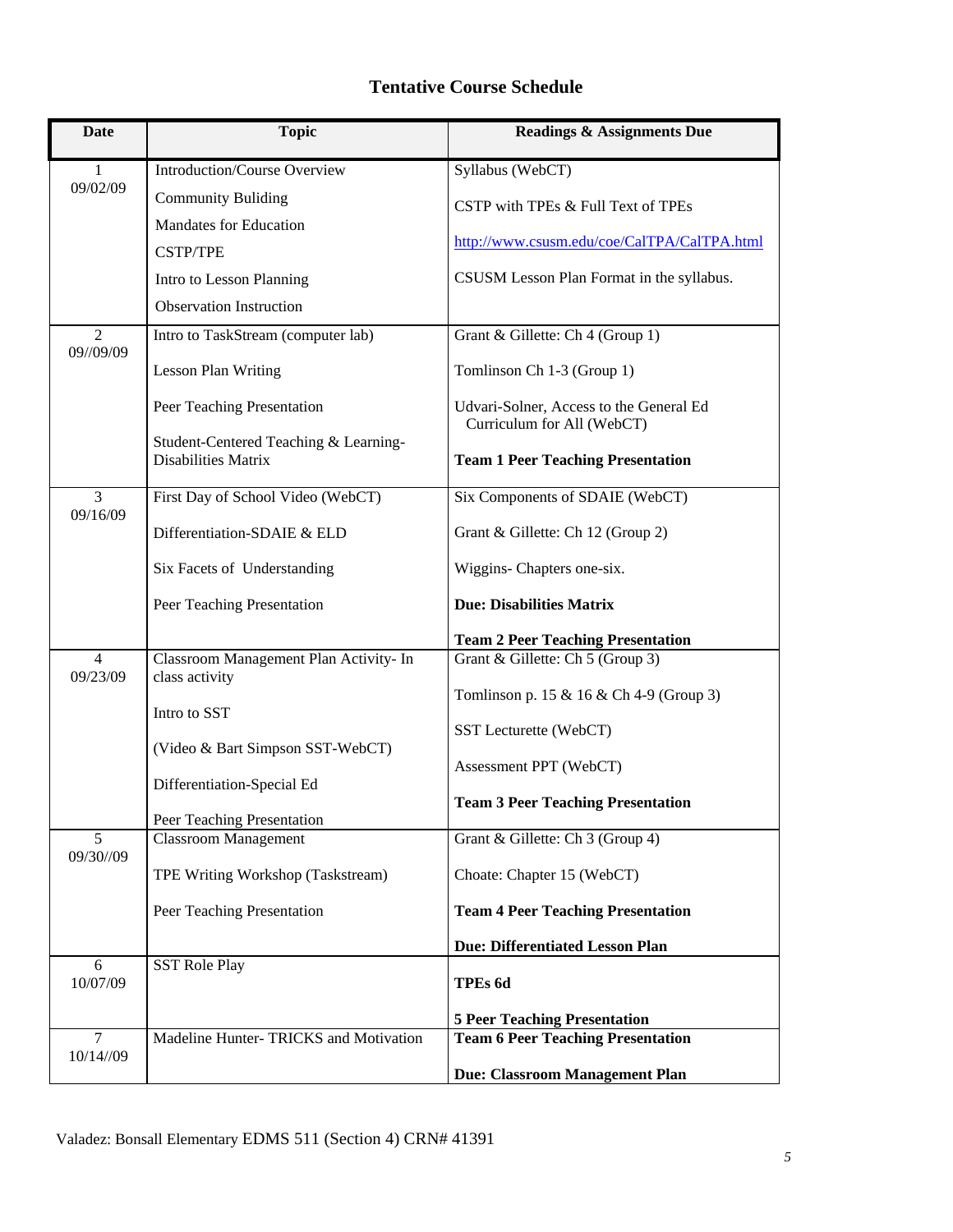| 10/21/09 | TaskStream – assist student to uploaded to<br>assignments to their electronic portfolio | No Readings                                                                     |
|----------|-----------------------------------------------------------------------------------------|---------------------------------------------------------------------------------|
|          | Furlough Day*                                                                           | Due: SST Role Play Data Sheet<br><b>Remember to submit TPE 6D on Taskstream</b> |

 regularly-scheduled workday. In order to satisfy legal and ethical requirements of the California Labor Code, I am required to submit \*Due to the devastating effects of current budget crisis in California, I have been furloughed nine days each semester of this academic year, representing a 9.23% reduction in both workload and compensation. A furlough is an unpaid day off on a faculty member's formal certification that I will not work on my furlough days. I am prohibited from teaching, conducting scholarly research, consulting with students, responding to email or voicemail, providing assignment feedback, or participating in any CSU work-related activities on my furlough days. Furlough dates vary by professor; my Fall Semester furlough date is 10/21/09.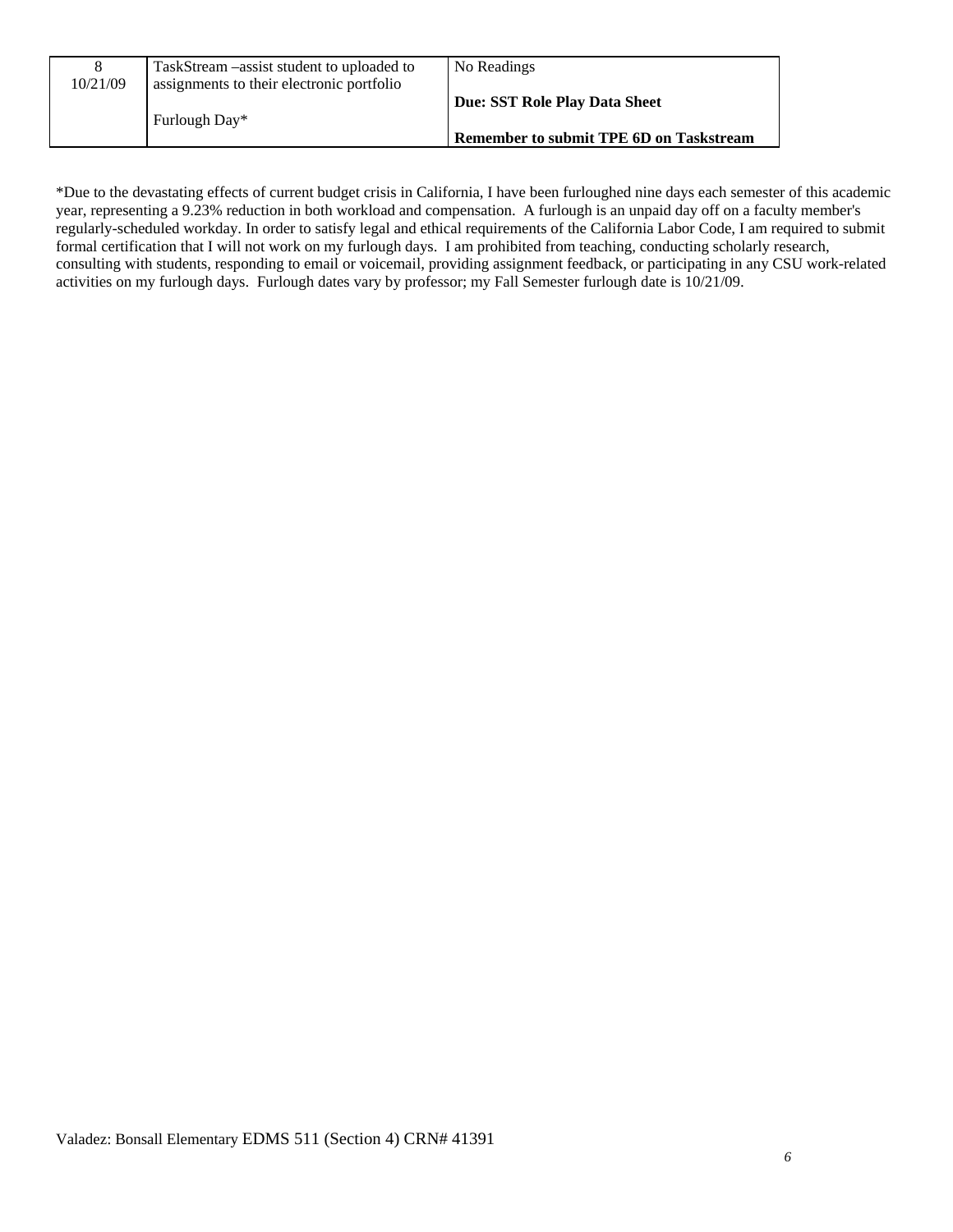# Learner Objectives: Teacher candidates will be able to design a lesson that differentiates content, process and product to maximize learning for students with diverse needs.

**Assessment:** Teacher candidates will write a lesson plan that differentiates content, process, and product for students learning English, students that are accelerated learners, and students with special needs.

**Preparation:** Before beginning assignment teacher candidates read the following resources and demonstrate the ability to complete the prerequisite skills.

| <b>Resources</b>       | Title and necessary information:                                                                                                                                                                                                                       |
|------------------------|--------------------------------------------------------------------------------------------------------------------------------------------------------------------------------------------------------------------------------------------------------|
| <b>Textbooks</b>       | Grant, Carl. A. & Gillette, Maureen. (2005). Learning to Teach Everybody's<br>Children: Equity, Empowerment and Education that is Multicultural. Thomson &<br>Wadsworth.<br>Chapter 5                                                                  |
|                        | Turnbull A., Turnbull, R. & Wehmeyer, M.L. (2007). Exceptional Lives: Special<br><i>Education in Today's Schools,</i> $5^{th}$ <i>Ed.</i> Upper Saddle River, New Jersey: Pearson, Merrill<br>Prentice Hall.                                           |
|                        | Villa, R. A. and Thousand, J. S. (2005). Creating an Inclusive School $(2^{nd}$ ed.).<br>Alexandria, VA: Association for Supervision and Curriculum Development.<br>Chapters 6 & 7                                                                     |
| <b>Other Resources</b> | Choate, J. S. (2000) Successful inclusive teaching ( $3rd$ ed.). Needham, MA: Allyn &<br>Bacon. Chapters16                                                                                                                                             |
|                        | Pierangelo, Roger, & Giuliani, George A. (2001). What Every Teacher Should Know about<br>Students with Special Needs: Promoting Success in the classroom. Champaign, IL:<br>Research press.                                                            |
| Internet $Site(s)$     | Tomlinson, Carol Ann. (1999). The Differentiated Classroom: Responding to the needs of<br>all learners. Alexandria, VA: Association for Supervision and Curriculum Development.<br>ISBN # 0-87120-342-1 (Available free through CSUSM ebooks library.) |
|                        | ELD Standards -http://www.cde.ca.gov/re/pn/fd/documents/englangdev-stnd.pdf                                                                                                                                                                            |
|                        | <b>COE Lesson Format from Taskstream</b>                                                                                                                                                                                                               |

## **Prerequisite skills:**

- Teacher candidates are able to write a lesson plan using the COE lesson format.
- • Teacher candidates are able to differentiate curriculum and instruction based on content, process, and product as define by Carol Ann Tomlinson (1999).
- Teacher candidates are able to use information about students' readiness range (skills, reading, thinking  $\&$  information), learning profiles, interests, talents, and culture to differentiate curriculum and instruction (Tomlinson, 1999).
- Teacher candidates are able to identify strategies to meet the needs o
	- o Students learning English (including differentiation for Beginning, Intermediate, and Advanced levels)
	- $\circ$  Student that are accelerated learners as referred to by Piergangelo & Giuliani (2001)
	- $\circ$  Students that need special education support under IDEA &/or ADA as referred to by Choate (2000), Grant & Gillette (2005), Piergangelo & Giuliani (2001), Turnbull, Turnbull & Wehmeyer (2007). and Villa & Thousand (1995)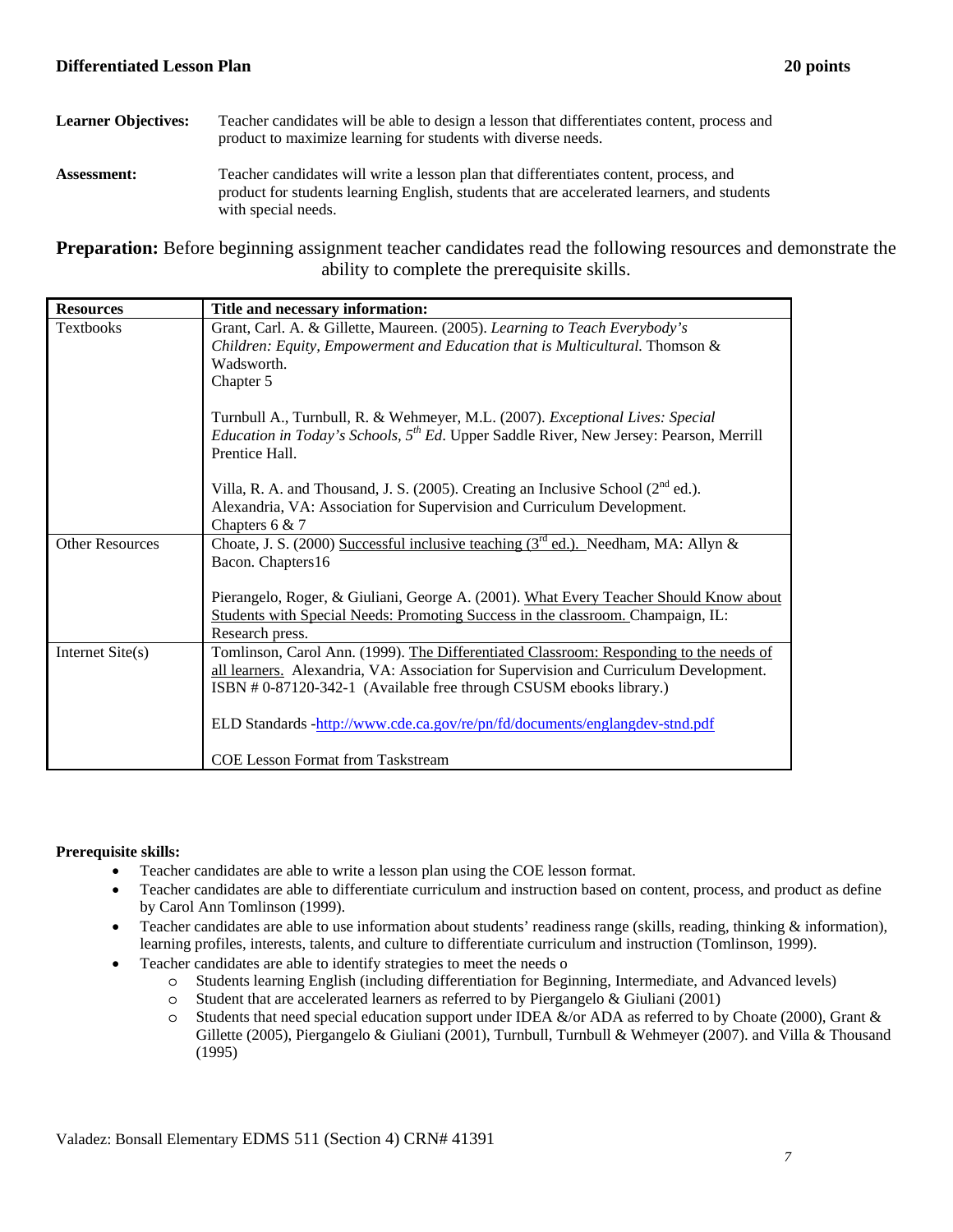## **LESSON DESIGN** Developmentally appropriate pedagogy

#### **Contextual Information- Elements of the Lesson**

Grade

Content Area *Example: Language Arts, Math, Social Studies, Science* 

**Subject Matter** Example: LA: reading, writing, etc., Math: number sense, algebraic functions, etc. Social Studies: specific *area within the content standards, Science: life, physical etc.* 

 *standards directly from the state frameworks*Learning goals based on the content standards for students: *Example:*  Learning Goals/learning objectives for the learning experience. State adopted content standards *Example: write all content* 

*learning learning goals that directly relate to the content standards*

 *standards directly from the state frameworks*Learning goals based on the content standards for students: *Example: learning*  Learning Goals/learning objectives for the learning experience. State adopted content standards *Example: write all content goals that directly relate to the content standard* 

## **Class description**

*Example: type of class (self contained, subject specific) time of year, general background of students learning in relationship to new learning (challenges and prior learning)*

 *Example: English Learner: Beginning, intermediate, and advanced (use the ELD standards to determine the needs of each of these students.* 

*Example: Special education: one student with learning disabilities and one with another special education identified disability* 

*Example: GATE student: identify the student's needs* 

*Example: Regular education: remaining students* 

#### **Developmental needs of the students at this age**

*Example: give examples based on the different learning needs for K-3 and 4-6 Example: developmental age appropriate skills and needs of the students* 

*Example: engaging activities (hands on, etc)*

#### **Assessment Plan**

 *Example: Goals assessed based on the content standards and learning goals* 

*Example: Type of assessment: Prior knowledge (pre assessment), Formative (progress monitoring), Summative (final product)* 

*Example: Feedback strategies: how students will be informed of specific successes and challenges and future activities to fill the individual students gaps.* 

*Example: Reflection of the assessment: Strengths and weaknesses in relationship to the learning goal. Describe your alternative assessment based on the potential gaps in the students learning.*

# **Materials**

 *Example: Review teacher's manuals, pacing guides, and appropriate supplemental materials to determine the materials you*  will need to present this lesson. Materials should include lists of supplies that will be needed to present this lesson.

#### **Instructional strategies**

 Address the subject matter learning goals and developmental needs of the students described. (be sure to reference pages 3-6)  *Example: Instructional strategies are what the teacher does during the instruction Example: Student activities are what the students do during the lesson and independent practice* 

 *Example: How do they help the students make progress toward achieving the state adopted academic content standards for* Explain why the instructional strategies, student activities and resources are appropriate for this lesson. *Example: Why are the instructional strategies and student activities appropriate for this class based on content and student development? Example: How do they address the development need of these students?* 

*student in this content area?*

 *Example: Understand connections between lesson content and the outside world.*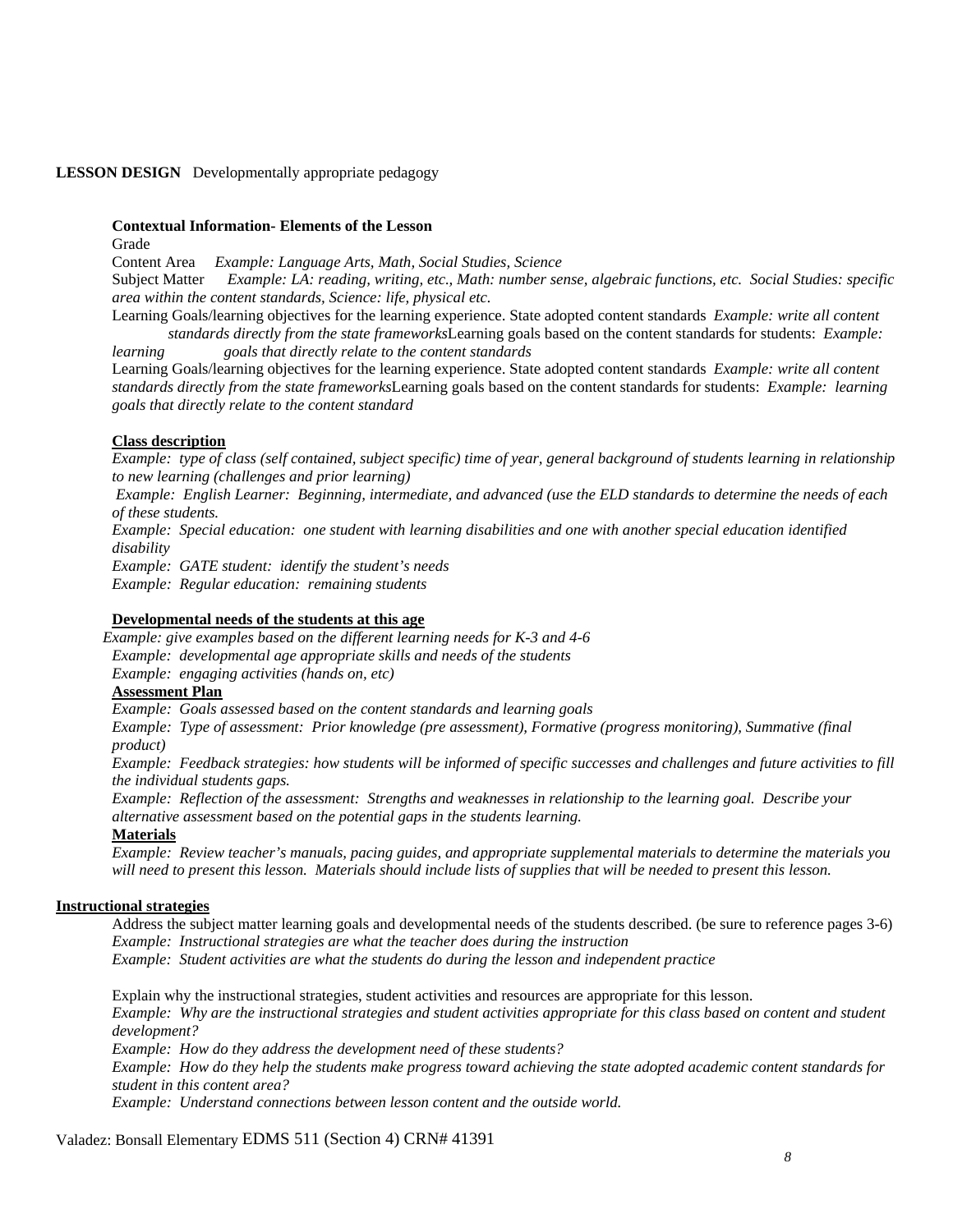| <b>INSTRUCTIONAL STRATEGIES</b>                                       | <b>STUDENT ACTIVITIES</b>                                                       |
|-----------------------------------------------------------------------|---------------------------------------------------------------------------------|
| Example: Put one instructional strategy in each box with an           | Example: Put one student activity to match the instructional                    |
| explanation and amount of time you are anticipating. Expand the       | strategy in each box with an explanation and amount of time you                 |
| number of boxes to match each strategy.                               | are anticipating. Expand the number of boxes to match each<br>student activity. |
| ANTICIPATORY SET: How will you focus/motivate students?               | <b>ANTICIPATORY SET</b>                                                         |
| TEACH TO THE OBJECTIVE: How will you teach to the objective?          |                                                                                 |
| How will you actively involve all students?                           | <b>TEACH TO THE OBJECTIVE</b>                                                   |
| Note: For a skill or task, describe and model the skill/task.         |                                                                                 |
| For a concept, provide examples and non-examples.                     |                                                                                 |
| GUIDED PRACTICE: How will you structure opportunities for the         | <b>GUIDED PRACTICE:</b>                                                         |
| students to practice in class teacher monitoring (e.g., alone, with a |                                                                                 |
| partner, in cooperative groups). How will you "check for students'    |                                                                                 |
| understanding throughout the lesson?                                  | <b>INDEPENDENT PRACTICE:</b>                                                    |
| <b>INDEPENDENT PRACTICE:</b> How will you structure opportunities     |                                                                                 |
| for the students to practice outside of class following the lesson?   |                                                                                 |
| How will you ensure that the independent practice is at the           |                                                                                 |
| appropriate level of difficulty for the various students?             |                                                                                 |
|                                                                       |                                                                                 |
|                                                                       |                                                                                 |

# **Differentiated instruction based on the learning goals and instructional strategies**

# **English Learner**

| <b>TASKS</b>                 | <b>Beginning EL</b> | <b>Intermediate EL</b> | <b>Advanced EL</b> |
|------------------------------|---------------------|------------------------|--------------------|
| Identify 2 specific learning |                     |                        |                    |
| needs based on the student   |                     |                        |                    |
| description                  |                     |                        |                    |
| Identify one instructional   |                     |                        |                    |
| strategy or student activity |                     |                        |                    |
| that could challenge the     |                     |                        |                    |
| student                      |                     |                        |                    |
| Explain why the strategy     |                     |                        |                    |
| or activity you chose could  |                     |                        |                    |
| challenge the student        |                     |                        |                    |
| based on the learning        |                     |                        |                    |
| needs of the student         |                     |                        |                    |
| Describe how you would       |                     |                        |                    |
| adapt the strategy or        |                     |                        |                    |
| activity to meet the         |                     |                        |                    |
| learning needs of the        |                     |                        |                    |
| student considering subject  |                     |                        |                    |
| matter pedagogy in your      |                     |                        |                    |
| description                  |                     |                        |                    |
| Explain how your             |                     |                        |                    |
| adaptation would be          |                     |                        |                    |
| effective for the student in |                     |                        |                    |
| making progress towards      |                     |                        |                    |
| the goals of your lesson     |                     |                        |                    |
| Explain how your             |                     |                        |                    |
| adaptation would be          |                     |                        |                    |
| effective for the student in |                     |                        |                    |
| making progress toward       |                     |                        |                    |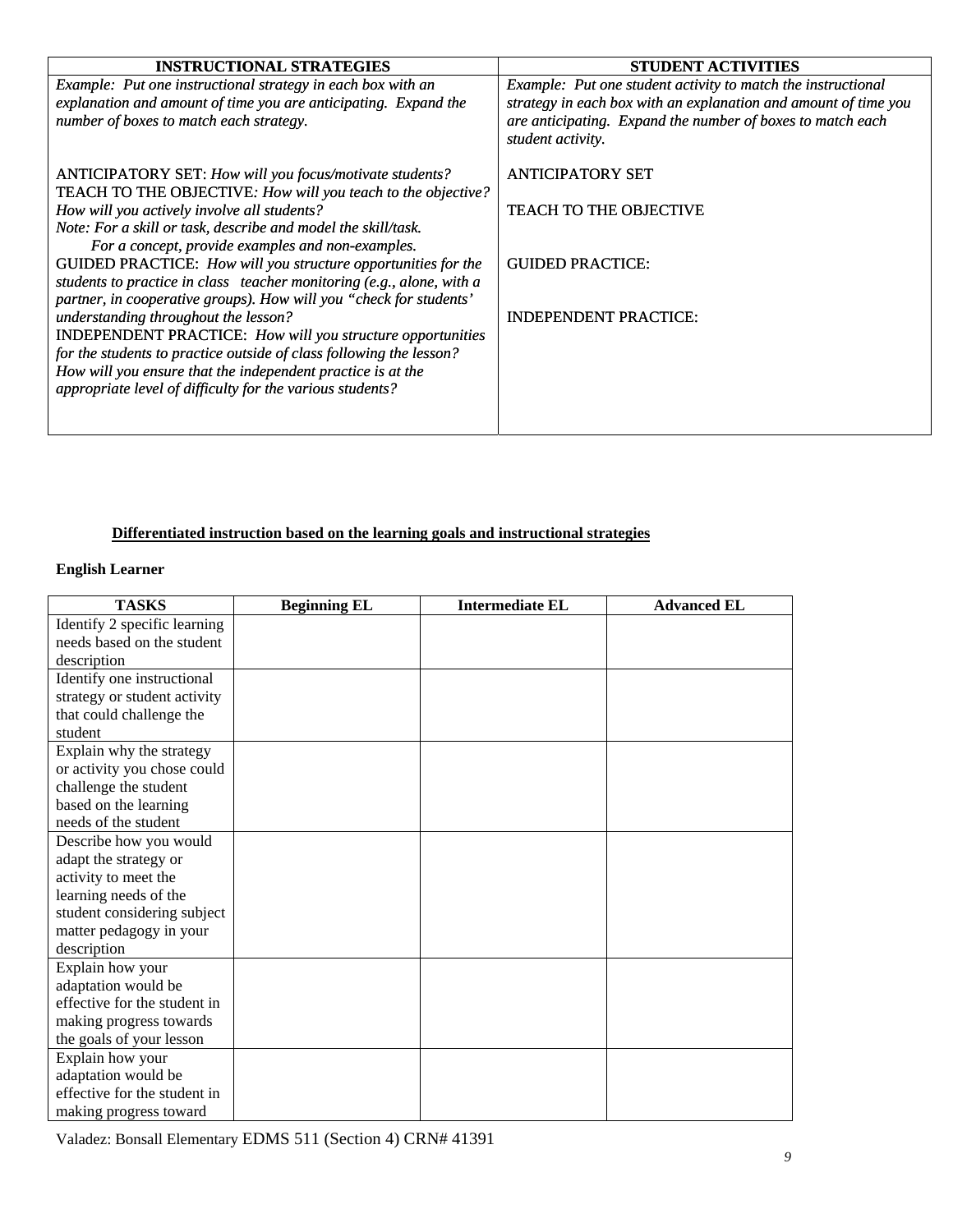| English language          |  |  |
|---------------------------|--|--|
| development               |  |  |
| What progress monitoring  |  |  |
| assessment would you      |  |  |
| choose to obtain evidence |  |  |
| of the student's progress |  |  |
| towards a learning goal?  |  |  |
| Give rationale for your   |  |  |
| choice of assessment. Use |  |  |
| your knowledge of         |  |  |
| academic content in this  |  |  |
| lesson and this student's |  |  |
| learning needs in your    |  |  |
| rationale.                |  |  |

# **Special Education**

| <b>TASKS</b>                            | <b>LEARNING DISABILITY</b> | <b>GROUP SELECTED</b><br><b>DISABILITY</b> |
|-----------------------------------------|----------------------------|--------------------------------------------|
| Identify 1 instructional strategy or    |                            |                                            |
| student activity from the plans that    |                            |                                            |
| could be challenging for the student    |                            |                                            |
| considering the description of your     |                            |                                            |
| student                                 |                            |                                            |
| Explain why this strategy or activity   |                            |                                            |
| could be challenging for the student    |                            |                                            |
| based on your description               |                            |                                            |
| Describe how you would adapt the        |                            |                                            |
| strategy or activity to meet the needs  |                            |                                            |
| of the student                          |                            |                                            |
| Explain how your adaption would be      |                            |                                            |
| effective for the student making        |                            |                                            |
| progress toward achieving the           |                            |                                            |
| learning goal                           |                            |                                            |
| Identify one additional instructional   |                            |                                            |
| strategy or student activity that could |                            |                                            |
| be challenging for the student          |                            |                                            |
| considering their learning needs        |                            |                                            |
| Explain why the strategy or activity    |                            |                                            |
| you chose could be challenging for      |                            |                                            |
| the student based on specific aspects   |                            |                                            |
| of the student description              |                            |                                            |
| Describe how you would adapt the        |                            |                                            |
| strategy or activity you identified to  |                            |                                            |
| meet the needs of the student           |                            |                                            |
| What progress monitoring                |                            |                                            |
| assessment would you choose to          |                            |                                            |
| obtain evidence of the student's        |                            |                                            |
| progress towards a learning goal?       |                            |                                            |
| Give rationale for your choice of       |                            |                                            |
| assessment. Use your knowledge of       |                            |                                            |
| academic content in this lesson and     |                            |                                            |
| this student's learning needs in your   |                            |                                            |
| rationale.                              |                            |                                            |

# **GATE**

|                                                                     | <b>Describe GATE students needs:</b> |
|---------------------------------------------------------------------|--------------------------------------|
| $\lambda$ ledez: Pencell Elementery EDMS 511 (Section A) CDN# 41201 |                                      |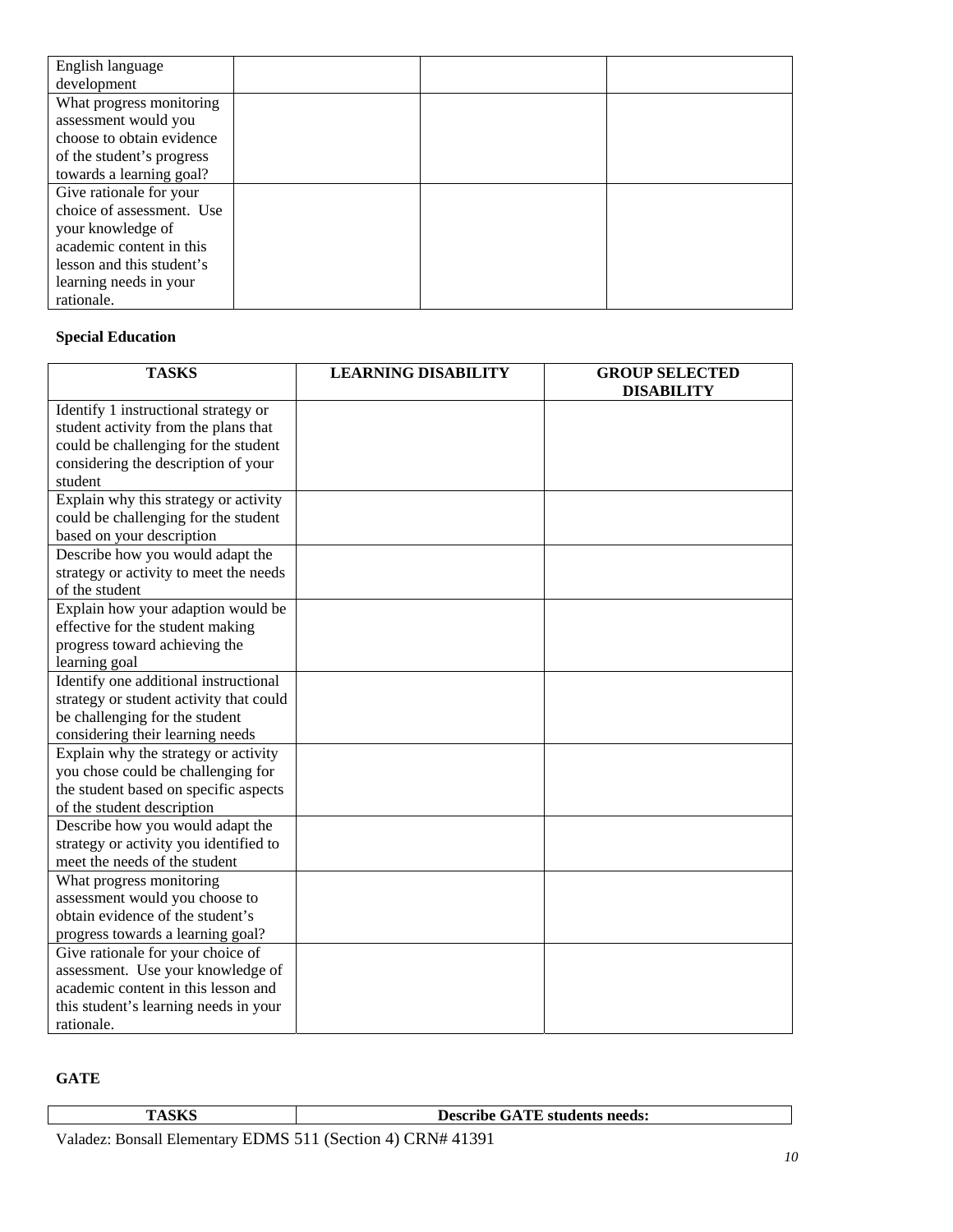| Identify 1 instructional strategy or   |  |
|----------------------------------------|--|
| student activity from the plans that   |  |
| will be challenging for the student    |  |
| considering the description of your    |  |
| student                                |  |
| Explain why this strategy or activity  |  |
| will be beyond the students current    |  |
| ability and will challenge the student |  |
| based on your description              |  |
| Describe how you would adapt the       |  |
| strategy or activity to meet the needs |  |
| of the student                         |  |
| Explain how your adaption would be     |  |
| effective for helping the student      |  |
| make progress going beyond the         |  |
| learning goal                          |  |
| Identify one additional instructional  |  |
| strategy or student activity that will |  |
| be challenging for the student         |  |
| considering their learning needs       |  |
| Explain why the strategy or activity   |  |
| you chose will be challenging for the  |  |
| student based on specific aspects of   |  |
| the student description                |  |
| Describe how you would adapt the       |  |
| strategy or activity you identified to |  |
| meet the needs of the student          |  |
| Explain how your adaptation would      |  |
| be effective for helping the student   |  |
| make progress toward going beyond      |  |
| achieving the learning goal            |  |
| What progress monitoring               |  |
| assessment would you choose to         |  |
| obtain evidence of the student's       |  |
| progress towards the learning goal?    |  |
| Give rationale for your choice of      |  |
| assessment. Use your knowledge of      |  |
| academic content in this lesson and    |  |
| this student's learning needs in your  |  |
| rationale.                             |  |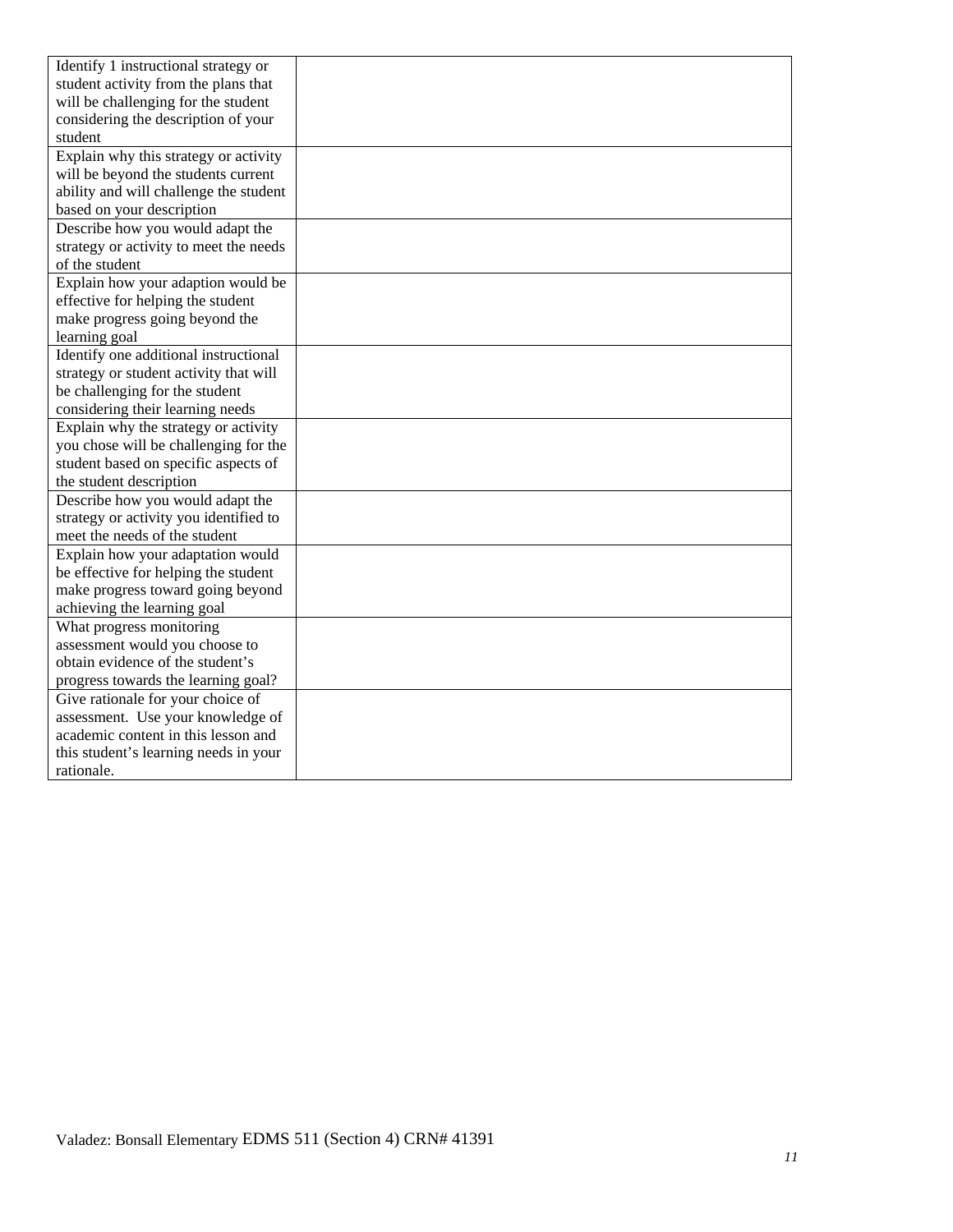## **• Student Success Team (SST) Process 10 points 10 points 10 points 10 points in the student of the student of the student of the student of the student of the student of the student of the student of the student of the s**

| <b>Learner Objectives:</b> | Knowledge and skill in conducting and participating in the Student Success Team general<br>education pre-referral process                                                                                             |
|----------------------------|-----------------------------------------------------------------------------------------------------------------------------------------------------------------------------------------------------------------------|
| Assessment:                | Teacher candidates apply their knowledge of the SST processes for avoiding special<br>education referral by participating in a simulation of an SST meeting regarding a child<br>with a selected classroom challenge. |
|                            | Teacher candidates create an annotated bibliography of articles and Web sites that provide<br>information about the student's challenge and strategies for supporting the student to be<br>successful in the class    |

| Resource(s):                                                                       | Title and necessary information:                                                             |
|------------------------------------------------------------------------------------|----------------------------------------------------------------------------------------------|
| <b>Textbooks</b>                                                                   | Grant, Carl. A. & Gillette, Maureen. (2005). Learning to Teach Everybody's                   |
|                                                                                    | Children: Equity, Empowerment and Education that is Multicultural. Thomson &                 |
|                                                                                    | Wadsworth. Chapter 5                                                                         |
|                                                                                    | Villa, R. A. and Thousand, J. S. (2005). Creating an Inclusive School (2 <sup>nd</sup> ed.). |
|                                                                                    | Alexandria, VA: Association for Supervision and Curriculum Development.                      |
| <b>Other Resources</b>                                                             | SST Lecturette by Jacqueline Thousand, Professor, CSUSM, College of Education                |
|                                                                                    | Choate, J.S. (2000) Successful inclusive teaching: Proven ways to detect and correct         |
|                                                                                    | special needs $(3^{rd}$ ed.) Boston: Allyn & Bacon. (ISBN 0-205-30621-7)                     |
|                                                                                    | Chapter $1 & 16$                                                                             |
|                                                                                    | Kluth, P., Villa, R., & Thousand, J. (Dec. 2001/Jan 2002) 'Our school doesn't offer          |
| inclusion' and other legal blunders. Educational Leadership, $59(4)$ , $24 - 27$ . |                                                                                              |
| Video (WebCT)                                                                      | Video Segment # 1 "Promoting Success for All Students" The Inclusion Series (1998)           |
|                                                                                    | Weland Prods/KCET and Allyn & Bacon. (ISBN 0-205-29111-2)                                    |
|                                                                                    | Video Segment # 3 "Working Together – The Collaborative Process" The Inclusion Series        |
|                                                                                    | (1998) Weland Prods/KCET and Allyn & Bacon. (ISBN 0-205-29111-2)                             |

# **TASK AND GUIDELINES**

## **Context**

 education teacher responsibility. It is a state-mandated prevention and intervention process and structure that must exist at every The Student Success Team (SST), also referred to as the Student Study Team, process is a general education function and general California school. The SST process is designed to address students' learning needs PRIOR to even thinking about referral for special education assessment. Some disabilities are more obvious and present themselves prior to school entry. Other high incident disabilities such as learning disabilities (e.g., language, mathematics, written expression) often develop in response to academic demands. Further, there are a great many children without disabilities who struggle in school because English is not their first language or because the instructional approaches used by their teachers do not match their learning styles (i.e., preferred areas of Multiple Intelligences). Most students' respond positively when their classroom teachers seek ideas and support from professional peers through the SST process.

## **Objectives**

The objectives of having you participate in a mock SST meeting are to give you the opportunity to:

- demonstrate effective use of the SST model
- demonstrate the various roles of the SST members
- examine support options for students based upon their unique individual characteristics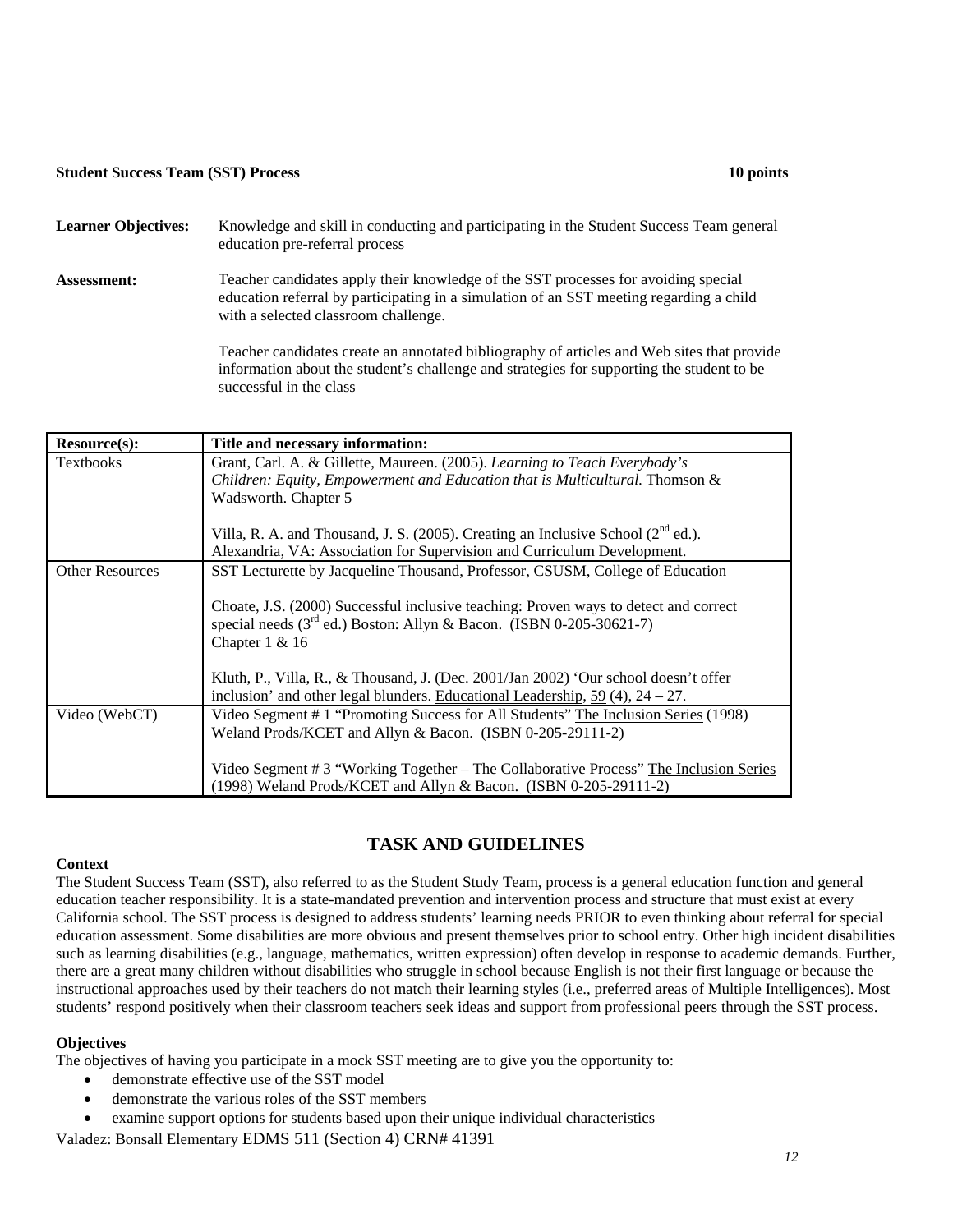- problems • demonstrate the use of pre-referral strategies as the preferred response (over formal special education referral) to resolve
- clarify the initial procedures involved in identifying students for special education support

## **Preparation**

- Read the SST Lecturette and Chapter 16 of Choate.
- Visit a Web site that you find
- Watch the video segments #1 and #3 of the Inclusion Series that models the SST process and the elements of effective collaborative teaming.

## **Assignment Description**

Each class member will be assigned to an SST team of 5 members. Each member of the group will fulfill one of the following roles and the corresponding assigned tasks. Each member will participate in a SST role play. Each student will write up a reflection on their group experience.

**CURRENT TEACHER Roles Tasks**  PREVIOUS TEACHER DATA SHEET/SUMMARY SHEET PARENT PARENT PARENT DATA SHEET/SUMMARY SHEET RESOURCE SPECIALIST DATA SHEET/SUMMARY SHEET ADMINISTRATOR DATA SHEET/SUMMARY SHEET

DATA SHEET/SUMMARY SHEET

## **The Tasks:**

- Complete a data sheet of observed characteristics of the student's behavior and learning or behavioral challenges, how the child's characteristics affect school performance, and possible strategies for supporting the student.
- Complete the SST Summary Sheet with each column filled out in items that will be covered in the of SST role play
- Answer guiding questions provided
- • On your own, find two annotated bibliographies per team member of articles and/or web sites that provide information about the challenging student characteristic and strategies for supporting the student. Each annotation is to include a starting paragraph the briefly summarizes the article. A second paragraph will summarize your reaction (e.g., interesting new information, conflicting perspectives, challenging point) to the article. Use APA format in referencing the article or web site.
- After completing the in class SST role play and discussion, go to your electronic portfolio and write a response to theses prompts:
	- • Articulate the rationale for inclusive educational opportunities for all students.
	- What were the strengths and needs of the student you had an SST meeting for?
	- What principles of universal design guided the groups decision for differentiating instruction?
	- What strategies were identified to support the student? Provide examples of natural peer supports (e.g., partner learning, peer tutoring, classroom meetings), collaborative teaching and learning methods, and other appropriate materials and technologies (including assistive technologies) to a) create a caring classroom community in which students value one another's differences, b) develop the social competence of and relationships among class members, and c) meet the educational and social/emotional needs of the student.
	- Describe what your role will be at future SST meetings?
	- How will you prepare for SST meetings?
	- What was useful about this experience?
	- How will this experience inform your teaching?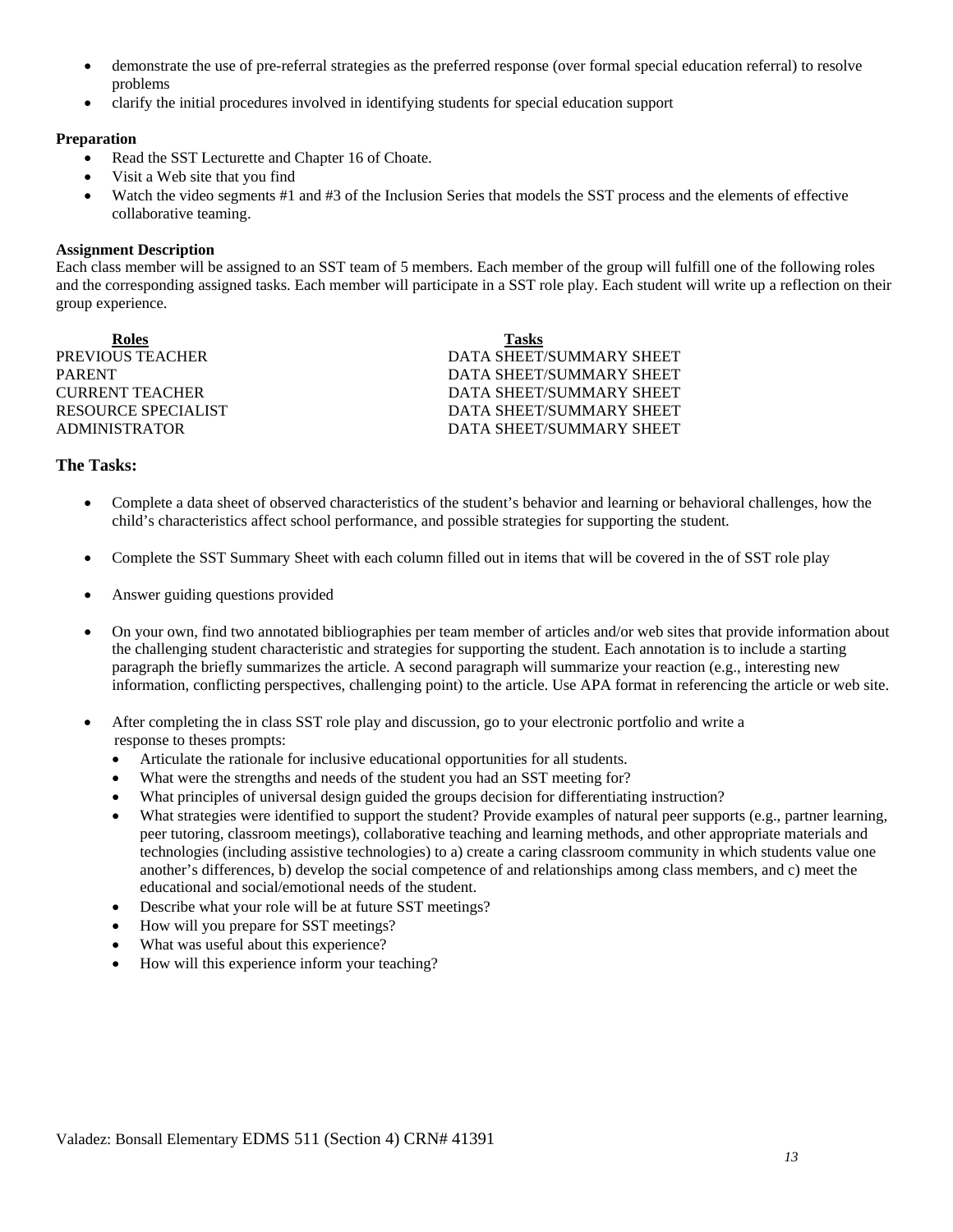|                  | <b>SST Summary Form</b><br>Date of Meeting ____________ |                                    |                                           |                  |                                                        |                |                      |
|------------------|---------------------------------------------------------|------------------------------------|-------------------------------------------|------------------|--------------------------------------------------------|----------------|----------------------|
|                  |                                                         |                                    |                                           |                  |                                                        |                |                      |
|                  |                                                         |                                    |                                           |                  |                                                        |                |                      |
|                  |                                                         |                                    |                                           |                  |                                                        |                |                      |
|                  |                                                         |                                    | Primary Language Grade DOB Parents M F    |                  |                                                        |                |                      |
| <b>STRENGTHS</b> | <b>CONCERNS</b>                                         | <b>KNOWN</b><br><b>INFORMATION</b> | KNOWN<br><b>MODIFICATION</b><br>$S (+/-)$ | <b>QUESTIONS</b> | <b>STRAT</b><br>EGIES/<br><b>BRAIN</b><br><b>STORM</b> | <b>ACTIONS</b> | WHO/<br><b>WHEN</b>  |
|                  |                                                         |                                    |                                           |                  |                                                        |                |                      |
|                  |                                                         |                                    |                                           |                  |                                                        |                |                      |
|                  |                                                         |                                    |                                           |                  |                                                        |                |                      |
|                  |                                                         |                                    |                                           |                  |                                                        |                |                      |
|                  |                                                         |                                    |                                           |                  |                                                        |                |                      |
|                  |                                                         |                                    |                                           |                  |                                                        |                |                      |
|                  |                                                         |                                    |                                           |                  |                                                        |                | Follow<br>Up<br>Date |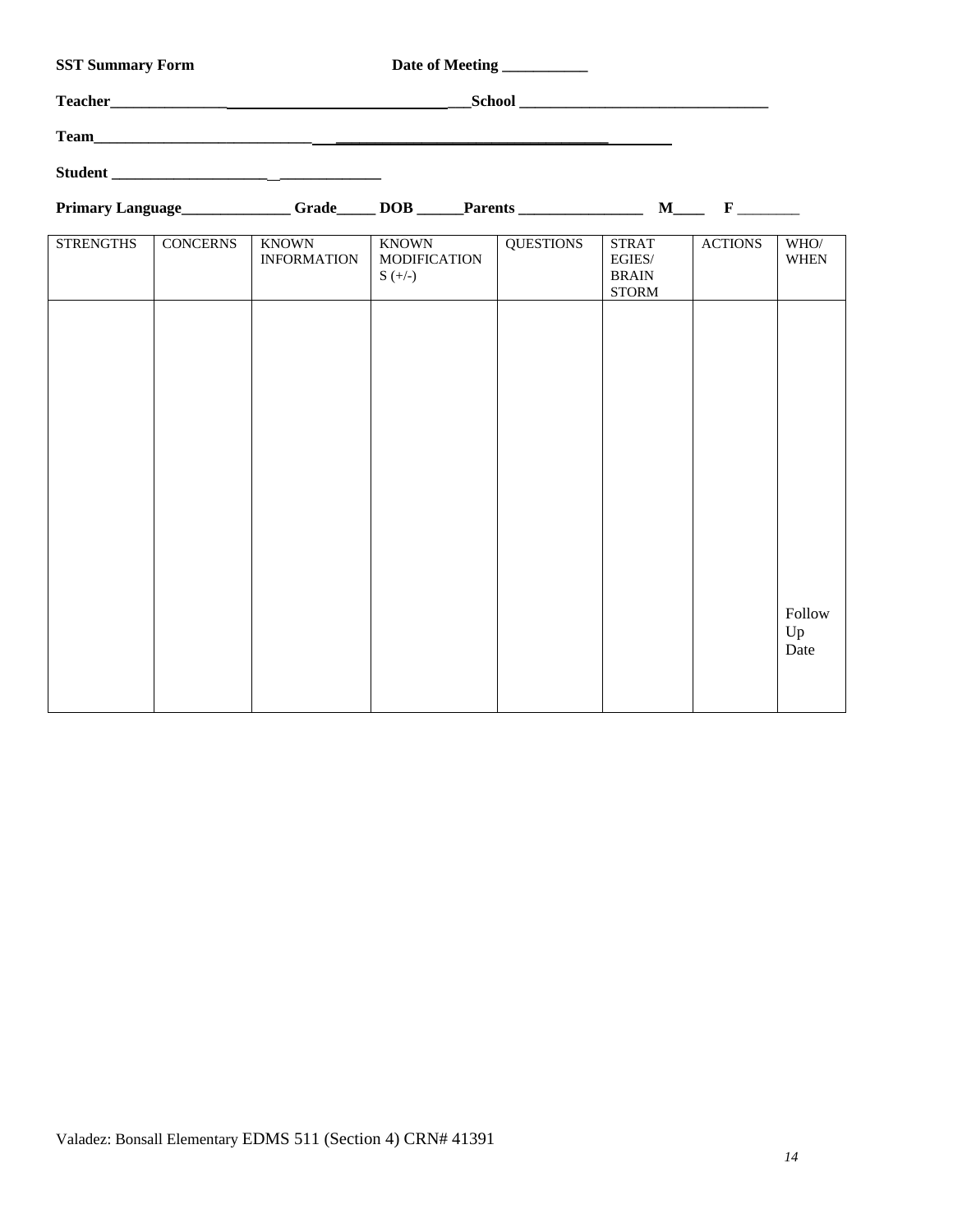# **Student Success Team (SST) Role Play Rubric for in class Activity**

(This will not be graded, but it can be a great tool to initiate class discussion of the success of the SST meeting.)

|                                                                                                                          | <b>Developing</b>                                                                               | <b>Meets Expectations</b>                                                                                                                       | <b>Exceeds Expectations</b>                                                                                                                                                                     |              |
|--------------------------------------------------------------------------------------------------------------------------|-------------------------------------------------------------------------------------------------|-------------------------------------------------------------------------------------------------------------------------------------------------|-------------------------------------------------------------------------------------------------------------------------------------------------------------------------------------------------|--------------|
| <b>Element</b>                                                                                                           |                                                                                                 |                                                                                                                                                 |                                                                                                                                                                                                 | <b>Total</b> |
| <b>Know School Families</b><br>(Student Data Sheet,<br><b>Intervention Plan and</b><br><b>Meeting Interactions)</b>      | No indication<br>that the school<br>took the time<br>to know the<br>family and<br>their needs.  | Some of the needs of the<br>family were understood,<br>i.e. family members,<br>language, literacy, family<br>dynamics.                          | There is a description of the<br>family (in Data Sheet) and the<br>family's needs are taken into<br>consideration in planning the<br>student's intervention plan.                               |              |
| <b>Knows Student</b><br>(As Indicated on Student<br>Data Sheet, Intervention<br><b>Plan and Meeting</b><br>Interactions) | Some of the<br>student's<br>strengths,<br>needs.<br>language, and<br>culture are<br>understood. | The student's strengths,<br>needs, language, and<br>culture are understood<br>and addressed in plan.                                            | The student's strengths, needs,<br>language, and culture are<br>understood so well that the team<br>can incorporate the child's life<br>outside of school into the plan.                        |              |
| Development of<br><b>Interventions</b>                                                                                   | The<br>intervention<br>plan is brief<br>and vague.                                              | The intervention plan<br>demonstrates an<br>understanding of the<br>student's uniqueness and<br>addresses the student's<br>strengths and needs. | The intervention plan<br>demonstrates an understanding of<br>student's uniqueness and<br>addresses the student's strengths<br>and needs for cognitive, affective<br>and psychomotor objectives. |              |
| <b>Implementation and</b><br><b>Monitoring Interventions</b>                                                             | There is no<br>clear plan how<br>interventions<br>will be<br>implemented<br>or monitored.       | There is a clear plan for<br>implementing and<br>monitoring interventions.                                                                      | There is a clear plan for<br>implementing and monitoring<br>interventions. A plan is set to<br>communicate progress of<br>interventions to all school and<br>family members.                    |              |
| <b>Use of Resources</b>                                                                                                  | No resources<br>were<br>mentioned in<br>the<br>intervention<br>plan.                            | School resources were<br>identified in the<br>intervention plan.                                                                                | School, community, and family<br>resources were considered and<br>identified in the intervention plan.                                                                                          |              |
| <b>Continued</b><br>on next page                                                                                         |                                                                                                 |                                                                                                                                                 |                                                                                                                                                                                                 |              |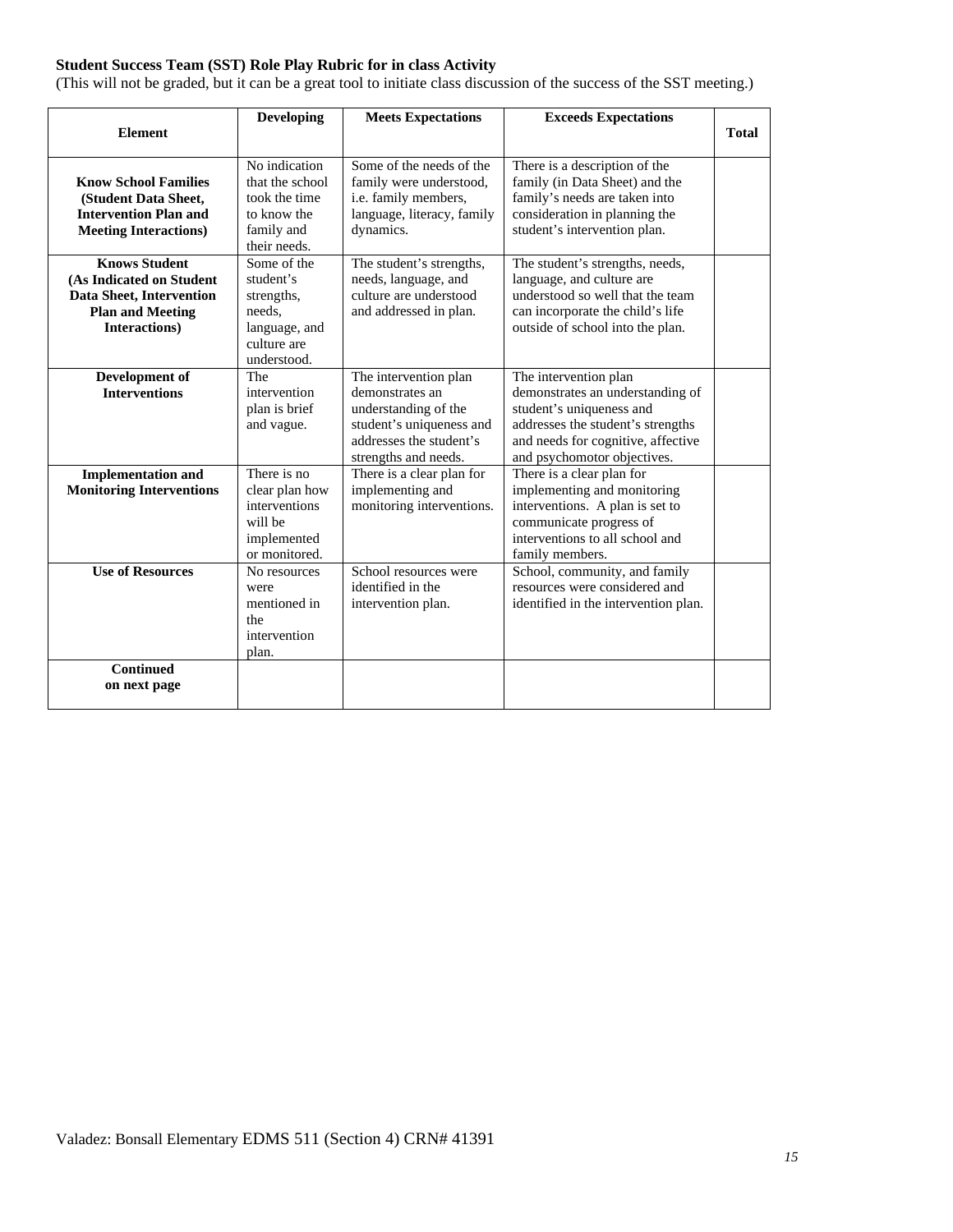|                                                                                                                                                                                                                                                                                                    | <b>Developing</b>                                                                                                                           | <b>Meets Expectations</b>                                                                                                                                                                                                   | <b>Exceeds Expectations</b>                                                                                                                                                                                                                                                |              |
|----------------------------------------------------------------------------------------------------------------------------------------------------------------------------------------------------------------------------------------------------------------------------------------------------|---------------------------------------------------------------------------------------------------------------------------------------------|-----------------------------------------------------------------------------------------------------------------------------------------------------------------------------------------------------------------------------|----------------------------------------------------------------------------------------------------------------------------------------------------------------------------------------------------------------------------------------------------------------------------|--------------|
| <b>Element</b>                                                                                                                                                                                                                                                                                     |                                                                                                                                             |                                                                                                                                                                                                                             |                                                                                                                                                                                                                                                                            | <b>Total</b> |
| <b>Role Representations</b>                                                                                                                                                                                                                                                                        | Minimum of 5<br>SST roles were<br>represented.                                                                                              | More than 5 SST roles<br>were represented and<br>modeled the<br>responsibilities of each<br>member.                                                                                                                         | More than 5 SST roles were<br>represented with a detailed<br>description of each member in SST<br>Binder addressing relationship w/<br>student, unique talents,<br>background, interests, and<br>experiences that make this<br>individual an invaluable member of<br>team. |              |
| <b>Facilitation</b>                                                                                                                                                                                                                                                                                | Facilitator<br>keeps team<br>focused on<br>student's needs<br>and developing<br>and<br>intervention<br>plan.                                | & facilitator is<br>accountable for time,<br>encourages input from<br>all members, and<br>diffuses emotionally<br>charged statements,<br>making corrections non-<br>defensively.                                            | & facilitator goes above and<br>beyond to help team find win/win<br>solutions.                                                                                                                                                                                             |              |
| <b>Recording</b>                                                                                                                                                                                                                                                                                   | The recorder<br>listens<br>carefully for<br>key words and<br>ideas,<br>organizes and<br>records input<br>into<br>appropriate<br>categories. | & a visual aid is created<br>for participants to see<br>key issues for student<br>and the proposed<br>interventions. A seat<br>recorder transfers the<br>visual model to regular-<br>sized paper as a record<br>of meeting. | & the seat recorder clarifies<br>information documented on<br>regular-sized paper and how it<br>represents the visual aid and what<br>was discussed at the meeting.                                                                                                        |              |
| <b>Follow SST Steps</b><br>(Student Summary Sheet &<br><b>Meeting Interactions)</b><br>1. Pre-SST intervention<br>2. SST referral<br>3. Family invited $&$ meeting<br>arranged<br>4. Team meets and follow up<br>date set<br>5. Interventions implemented<br>and monitored<br>6. Follow up meeting | 75 % of SST<br>Summary<br>Sheet<br>completed &<br>5 or less<br>SST steps<br>implemented.                                                    | 90% of SST Summary<br>Sheet completed & all 6<br>steps implemented.                                                                                                                                                         | 100% of SST Summary Sheet<br>completed & all 6 steps<br>implemented.                                                                                                                                                                                                       |              |
| <b>SST Binder</b><br>1. SST Summary Sheet<br>2. Student Data Sheet<br>3. Binder<br>4. Cover Sheet<br>5. Annotated bibliographies for<br>each team member                                                                                                                                           | Completes 4 or<br>less.                                                                                                                     | Completes all 5.                                                                                                                                                                                                            | Completes all 5 with detail $\&$<br>professionalism.                                                                                                                                                                                                                       |              |
| <b>Total</b>                                                                                                                                                                                                                                                                                       |                                                                                                                                             |                                                                                                                                                                                                                             |                                                                                                                                                                                                                                                                            | 5            |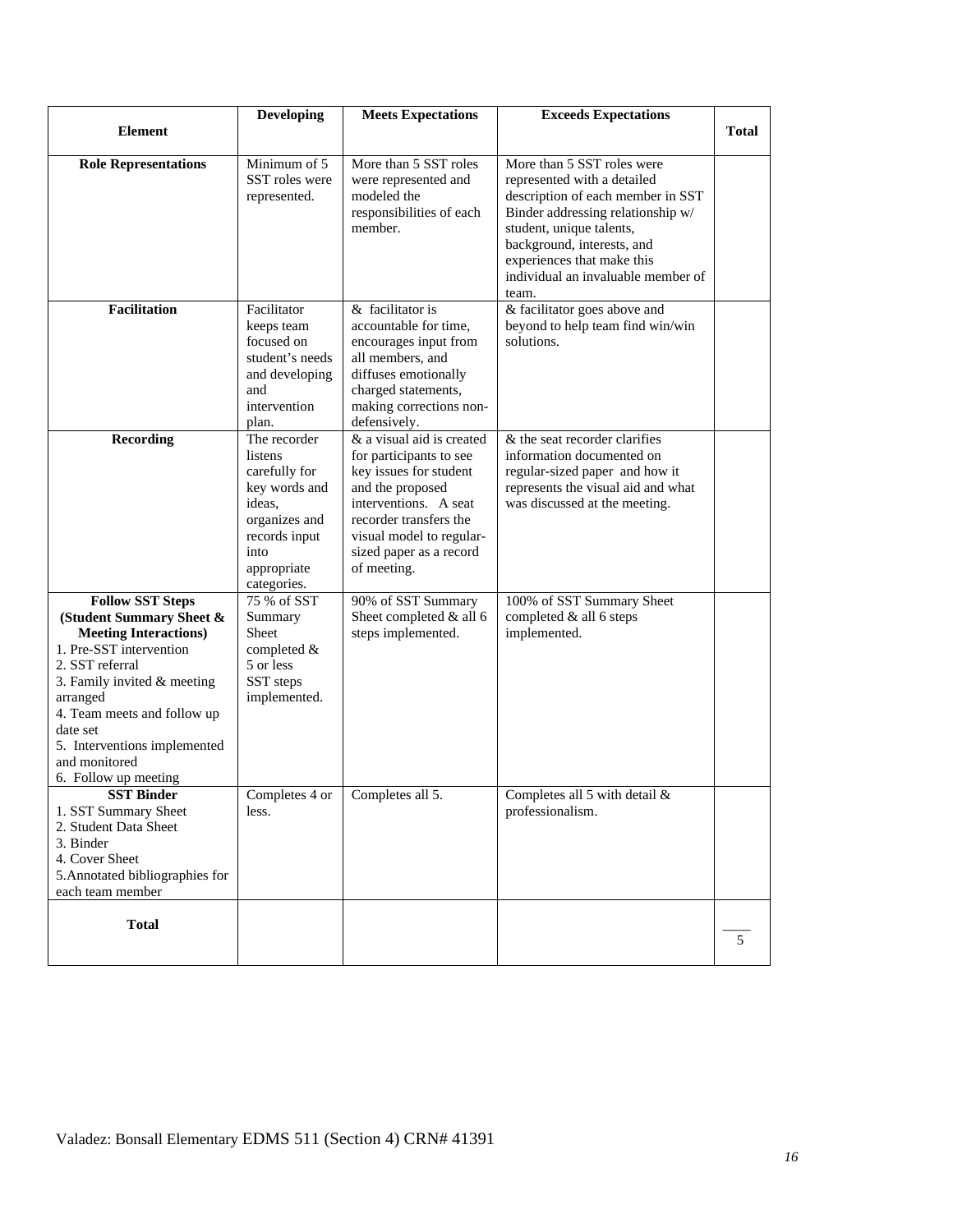# **SST Reflection Rubric for Taskstream**

| Element                   | <b>Beginning to Meet</b><br>Expectations | Approaching<br>Expectations                      | Meets Expectations<br>2 points           | Total   |
|---------------------------|------------------------------------------|--------------------------------------------------|------------------------------------------|---------|
|                           | $0.5$ points                             | 1.5 points                                       |                                          |         |
| <b>Content Strategies</b> | A minimum of 1                           | A minimum of 1                                   | A minimum of 2                           |         |
|                           | content strategy was                     | content specific                                 | content specific                         |         |
|                           | described to support                     | strategy was described                           | strategies were                          |         |
|                           | student                                  | to support the learner                           | identified with                          |         |
|                           |                                          | taking into                                      | consideration of the                     |         |
|                           |                                          | consideration the                                | students strengths,                      |         |
|                           |                                          | students strengths and                           | needs, readiness                         |         |
|                           |                                          | areas of need                                    | range, learning profile,                 |         |
|                           |                                          |                                                  | talents and interests.<br>A minimum of 2 |         |
|                           | A minimum of 1                           | A minimum of 1                                   |                                          |         |
| Process Strategies        | process strategy was                     | process specific                                 | process specific                         |         |
|                           | described to support<br>student          | strategy was described<br>to support the learner | strategies were<br>identified with       |         |
|                           |                                          | taking into                                      | consideration of the                     |         |
|                           |                                          | consideration the                                | students strengths,                      |         |
|                           |                                          | students strengths and                           | needs, readiness                         |         |
|                           |                                          | areas of need                                    | range, learning profile,                 |         |
|                           |                                          |                                                  | talents and interests.                   |         |
| <b>Product Strategies</b> | A minimum of 1                           | A minimum of 1                                   | A minimum of 2                           |         |
|                           | product strategy was                     | product specific                                 | product specific                         |         |
|                           | described to support                     | strategy was described                           | strategies were                          |         |
|                           | student                                  | to support the learner                           | identified with                          |         |
|                           |                                          | taking into                                      | consideration of the                     |         |
|                           |                                          | consideration the                                | students strengths,                      |         |
|                           |                                          | students strengths and                           | needs, readiness                         |         |
|                           |                                          | areas of need                                    | range, learning profile,                 |         |
|                           |                                          |                                                  | talents and interests.                   |         |
| Your Role at SST          | Generally describe                       | Generally describe                               | Describe in detail                       |         |
| Meetings                  | what you will do at                      | what you will do to                              | what you will do to                      |         |
|                           | the SST meeting                          | prepare for the                                  | prepare for the                          |         |
|                           |                                          | meeting and do at the                            | meeting, what you                        |         |
|                           |                                          | meeting.                                         | will do at the meeting                   |         |
|                           |                                          |                                                  | and what you will do                     |         |
|                           |                                          |                                                  | to implement the SST                     |         |
|                           |                                          |                                                  | plan.                                    |         |
| How SST Role-play         | Describe how this                        | & describe how this                              | & describe how your                      |         |
| <b>Experience Informs</b> | experience has                           | experience has                                   | actions will be                          |         |
| your Teaching             | effected the way you                     | effected your                                    | informed by this                         |         |
|                           | think about these                        | expectations of SST                              | experience                               |         |
|                           | meetings                                 | meetings                                         |                                          |         |
| Total                     |                                          |                                                  |                                          | $\!$ 10 |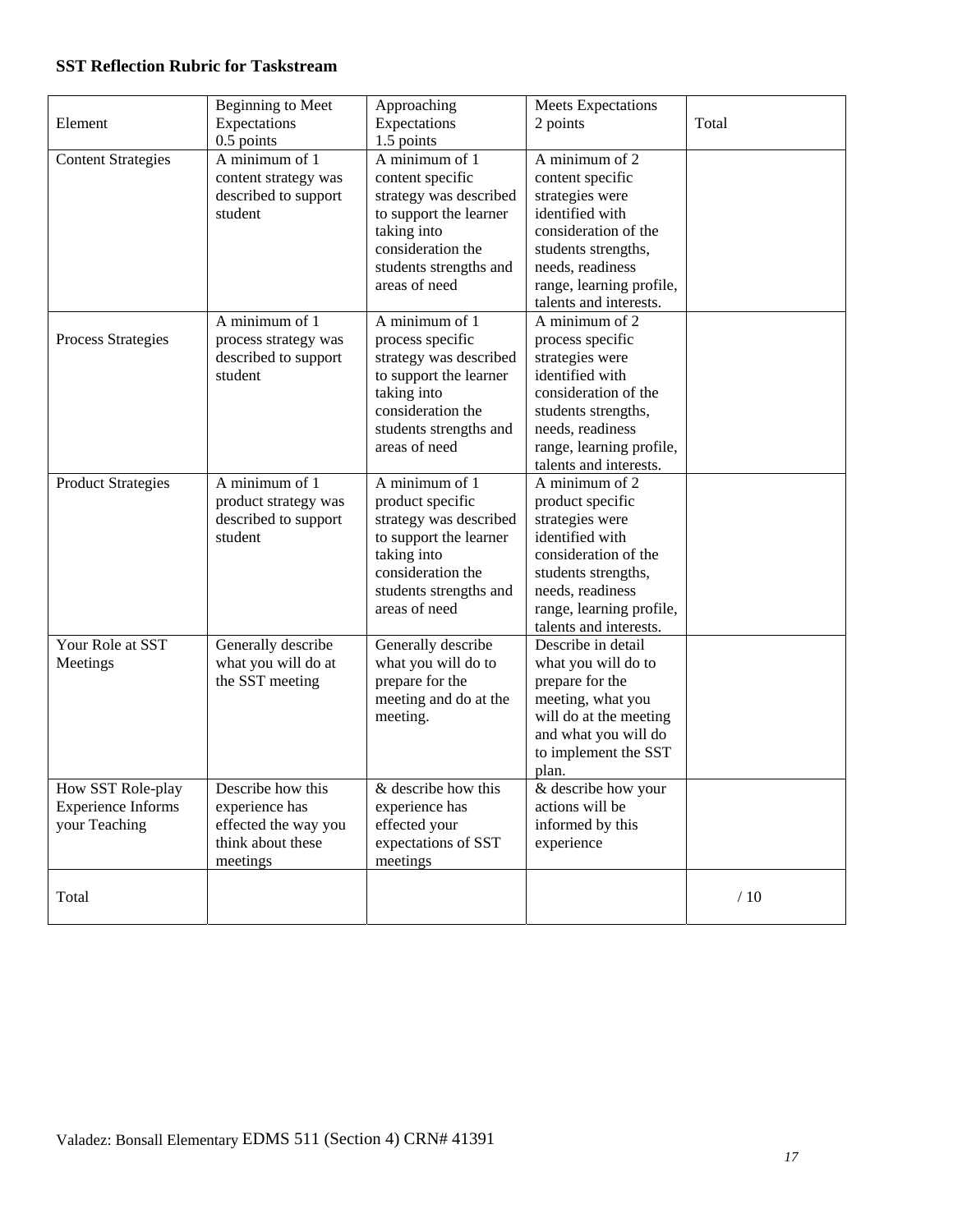| Learner<br>Objectives: | Knowledge of U.S. special education disability categories, accompanying<br>learner characteristics, and needed supports for success in general<br>education                                                                                                                              |
|------------------------|------------------------------------------------------------------------------------------------------------------------------------------------------------------------------------------------------------------------------------------------------------------------------------------|
| Assessment:            | Students apply their knowledge of nondiscriminatory assessment,<br>processes for making a child eligible for special education, and the<br>teacher's role in developing IEPs by creating a matrix of disabilities.<br>Written products and class discussions evidencing assessment above |

| <b>Resource(s):</b>  | Title and necessary information:                                                |
|----------------------|---------------------------------------------------------------------------------|
| <b>Textbook</b>      | Choate, J.S. (2000) Successful inclusive teaching: Proven ways to detect and    |
| Chapters 2 & 15      | correct special needs ( $3^{rd}$ ed.) Boston: Allyn & Bacon. (ISBN 0-205-30521- |
|                      |                                                                                 |
|                      |                                                                                 |
| Supplemental         | "The Categories of Disability" – Instructor, CSUSM, College of Education        |
| Lecture              |                                                                                 |
| <b>Online Course</b> | <b>WebCT Disability Data Resources</b>                                          |
| Supplement           |                                                                                 |

# **Task Guidelines for the Disability matrix**

Students will work in small groups to apply their knowledge of the categories of disability recognized by the Individuals with Disabilities Education Act (IDEA) by:

> creating a table, graphic organizer, or other visual representation of the thirteen (13) special education disability categories presented in this course. Your table must take the form of a wordprocessed table or an Excel chart, or any other organizational scheme that clearly illustrates each of the following seven dimensions:

- 1. The name of the handicapping condition
- 2. A brief description of the learning and/or social behaviors associated with the disability
- 3. One assessment appropriate to use to determine the presence or degree of the disability
- 4. One typical adaptation/modification in **curriculum, materials, goals (content)**
- 5. One typical adaptation/modification in **classroom environment (process)**
- 6. One typical adaptation/modification in **teaching practices (process)**
- 7. One typical adaptation/modification in **assessments** required of the student **(product)**

**Suggestion**: Consider using the landscape paper layout (File>Paper Size>Orientation: click Landscape), and having only 3 or 4 categories listed per page. This will give you adequate space to include all of the dimensions listed above.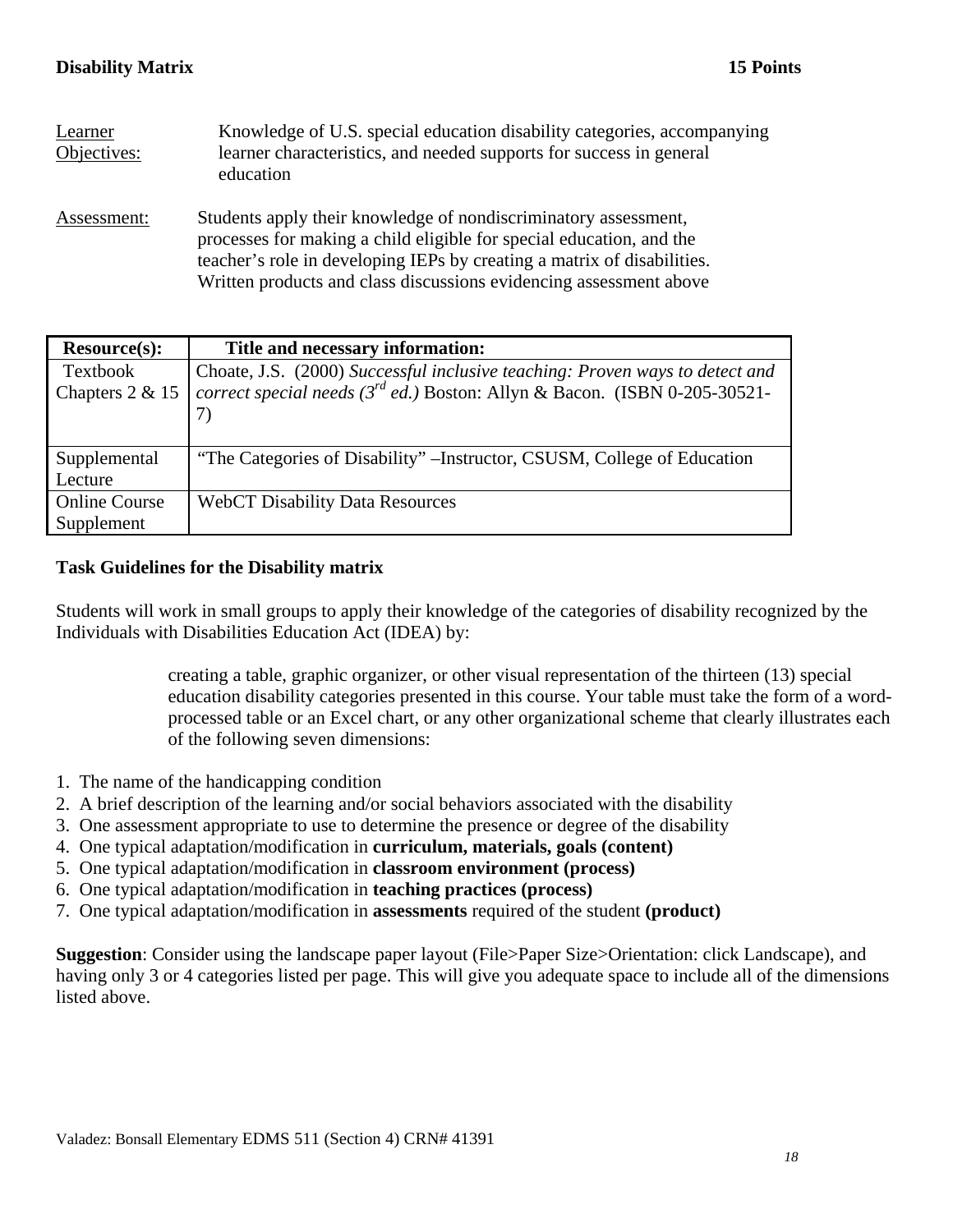|  | <b>Disability Characteristics Matrix Expectations</b> |  |  |
|--|-------------------------------------------------------|--|--|
|--|-------------------------------------------------------|--|--|

| <b>Element</b>   | <b>Expectations</b>      |
|------------------|--------------------------|
| Description of   | Detailed description of  |
| disability       | characteristics,         |
| categories under | incidence, and           |
| <b>IDEA</b>      | educational              |
|                  | implications for each of |
|                  | the 13 categories        |
| Assessment       | Detailed description of  |
|                  | formal and informal      |
|                  | assessment procedures    |
|                  | used to determine        |
|                  | presence/degree of       |
|                  | disability.              |
| Curriculum       | Modification in content  |
| Modification     | (curriculum, materials   |
|                  | or goals) for each       |
|                  | disability named         |
|                  |                          |
| Classroom        | Modification in          |
| Environment      | classroom environment    |
| Modification     | for each disability      |
|                  | named                    |
| Process          | Modification in          |
| Modification     | teaching                 |
|                  | practice/process         |
|                  | assessment for each      |
|                  | disability named         |
| Assessment       | Modification in          |
| Modification     | learning product         |
|                  | assessment for each      |
|                  | disability named         |
| <b>Total</b>     |                          |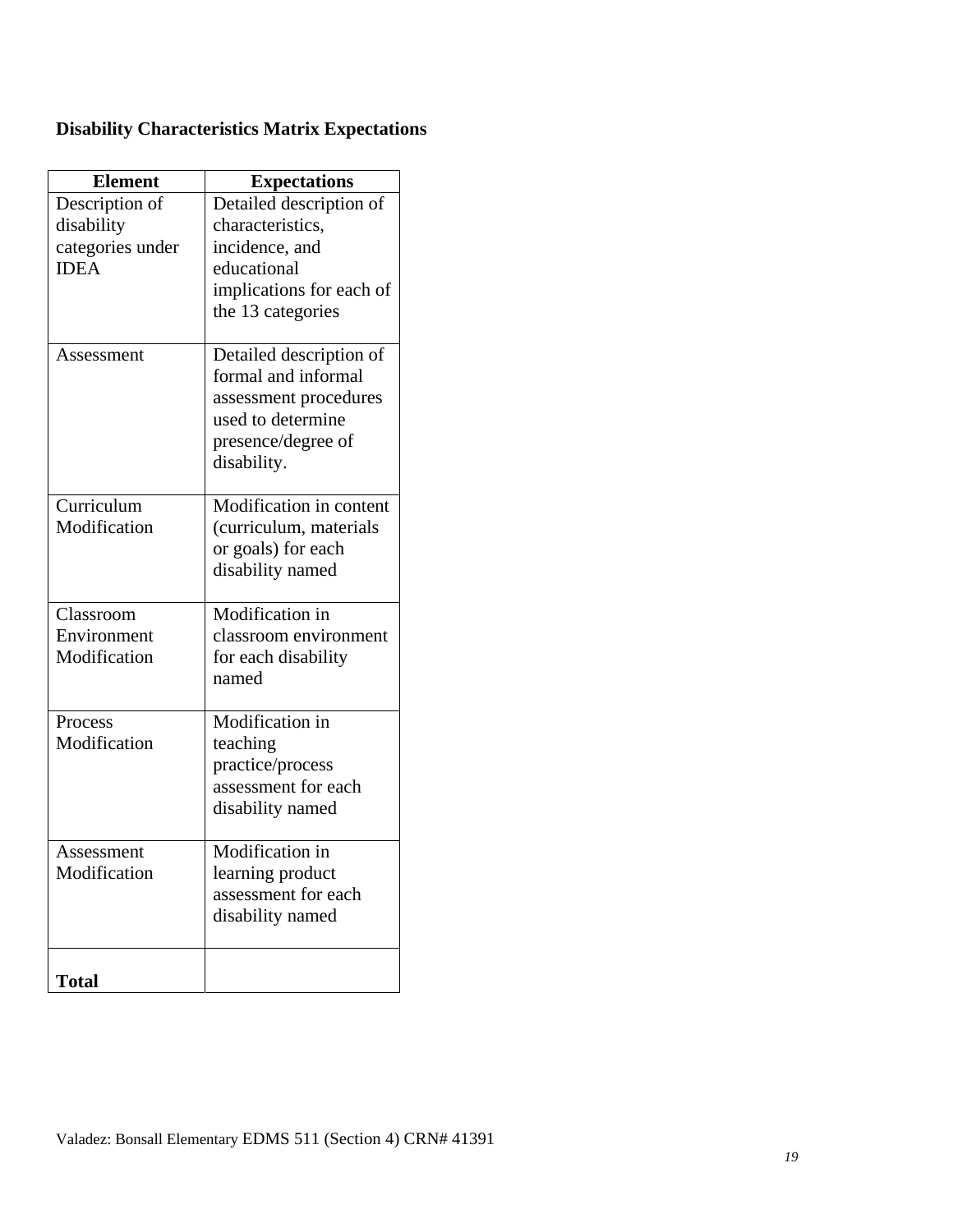| Learner<br>Objectives: | Knowledge of U.S. special education disability categories, accompanying<br>learner characteristics, and needed supports for success in general<br>education                                                                                                                              |
|------------------------|------------------------------------------------------------------------------------------------------------------------------------------------------------------------------------------------------------------------------------------------------------------------------------------|
| Assessment:            | Students apply their knowledge of nondiscriminatory assessment,<br>processes for making a child eligible for special education, and the<br>teacher's role in developing IEPs by creating a matrix of disabilities.<br>Written products and class discussions evidencing assessment above |

| <b>Resource(s):</b>  | Title and necessary information:                                                |
|----------------------|---------------------------------------------------------------------------------|
| Textbook             | Choate, J.S. (2000) Successful inclusive teaching: Proven ways to detect and    |
| Chapters 2 & 15      | correct special needs ( $3^{rd}$ ed.) Boston: Allyn & Bacon. (ISBN 0-205-30521- |
|                      |                                                                                 |
|                      |                                                                                 |
| Supplemental         | "The Categories of Disability" – Instructor, CSUSM, College of Education        |
| Lecture              |                                                                                 |
| <b>Online Course</b> | <b>WebCT Disability Data Resources</b>                                          |
| Supplement           |                                                                                 |

# **Task Guidelines for the Disability matrix**

Students will work in small groups to apply their knowledge of the categories of disability recognized by the Individuals with Disabilities Education Act (IDEA) by:

> creating a table, graphic organizer, or other visual representation of the thirteen (13) special education disability categories presented in this course. Your table must take the form of a wordprocessed table or an Excel chart, or any other organizational scheme that clearly illustrates each of the following seven dimensions:

- 1. The name of the handicapping condition
- 2. A brief description of the learning and/or social behaviors associated with the disability
- 3. One assessment appropriate to use to determine the presence or degree of the disability
- 4. One typical adaptation/modification in **curriculum, materials, goals (content)**
- 5. One typical adaptation/modification in **classroom environment (process)**
- 6. One typical adaptation/modification in **teaching practices (process)**
- 7. One typical adaptation/modification in **assessments** required of the student **(product)**

**Suggestion**: Consider using the landscape paper layout (File>Paper Size>Orientation: click Landscape), and having only 3 or 4 categories listed per page. This will give you adequate space to include all of the dimensions listed above.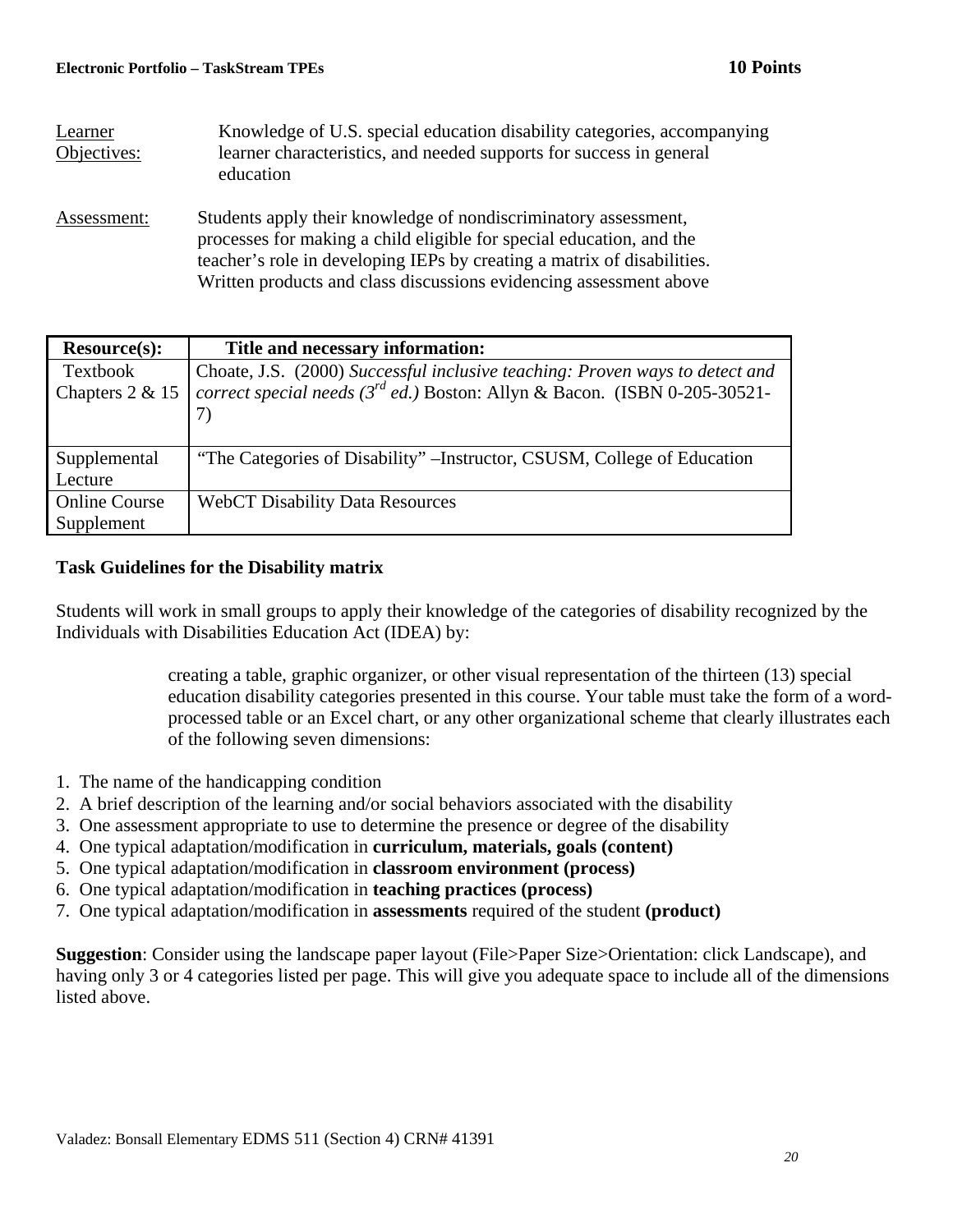# **TaskStream TPE Response Checklist**

*Your TPE response should include the following DESCRIPTION, ANALYSIS, and REFLECTION sequence and contain a minimum of two artifacts as evidence of your learning. Where possible, include artifacts from both your coursework and your field work.* 

|           | Description Paragraph (DESCRIBE your learning relative to the TPE)       |  |
|-----------|--------------------------------------------------------------------------|--|
|           | Did you identify what part of the TPE you are addressing using language  |  |
|           | from the TPE?                                                            |  |
| $\bullet$ | Did you give an overview of your learning related to the elements of the |  |
|           | TPE you identified above?                                                |  |
| ٠         | Did you name the artifacts you will be explaining in your following      |  |
|           | paragraphs as evidence of your learning?                                 |  |
| ٠         | Did you capitalize the name of your artifact attachments like a title?   |  |
|           | Are you consistent about what you call your evidence?                    |  |
|           | Did you spell out acronym and then introduce acronym in a parenthesis?   |  |
|           | Did you use first person language?                                       |  |
|           | Evidence Paragraph (ANALYZE an artifact to demonstrate your learning)    |  |
|           | Did you identify the artifact you are analyzing?                         |  |
|           | Did you explain how this piece of evidence addresses elements of the     |  |
|           | TPE you outlined in your opening paragraph?                              |  |
| $\bullet$ | Is this artifact a good representation of the elements of this TPE—is it |  |
|           | an effective representation of your learning related to this TPE?        |  |
| $\bullet$ | Did you use first person language?                                       |  |
|           | Did you attach your artifact to your response in TaskStream?             |  |
|           | Does your attachment have an appropriate title and short descriptor?     |  |
|           | Evidence Paragraph (ANALYZE an artifact to demonstrate your learning)    |  |
|           | Did you identify the artifact you are analyzing?                         |  |
| $\bullet$ | Did you explain how this piece of evidence addresses elements of the     |  |
|           | TPE you outlined in your opening paragraph?                              |  |
| $\bullet$ | Is this artifact a good representation of the elements of this TPE-is it |  |
|           | an effective representation of your learning related to this TPE?        |  |
| ٠         | Did you use first person language?                                       |  |
| $\bullet$ | Did you attach your artifact to your response in TaskStream?             |  |
| $\bullet$ | Does your attachment have an appropriate title and short descriptor?     |  |
|           | Reflection Paragraph (REFLECT on your learning and next steps)           |  |
| $\bullet$ | Did you reflect upon and summarize the significance of your learning     |  |
|           | overall (connected to the TPE)                                           |  |
| ٠         | Did you explain what you still need to learn related to this TPE?        |  |
|           | Did you use first person language?                                       |  |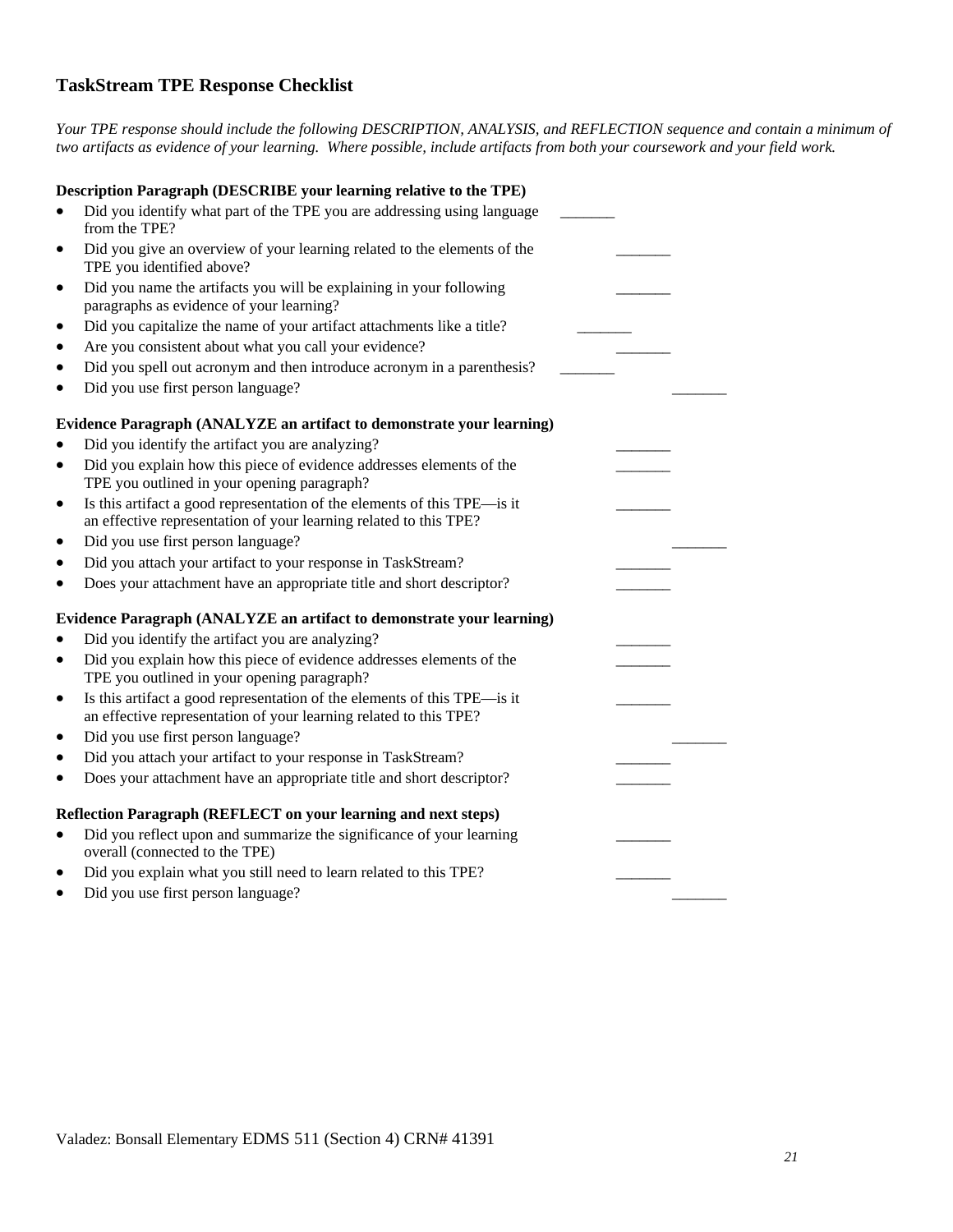| <b>Learner Objectives:</b> | Teacher candidates will be able to design a classroom management plan for students with<br>diverse needs.                                                                                                                                                                                                                                                                                         |
|----------------------------|---------------------------------------------------------------------------------------------------------------------------------------------------------------------------------------------------------------------------------------------------------------------------------------------------------------------------------------------------------------------------------------------------|
| <b>Assessment:</b>         | Teacher candidates will complete a classroom management plan that addresses diverse<br>elements of classroom management and discipline. Teacher candidates will identify five<br>guiding principles of classroom management and discipline. Evidence of these guiding<br>principles will be shown in the completion of five grids completed in groups of three or<br>four and submitted on WebCT. |

**Preparation:** Before beginning assignment teacher candidates read the following resources and demonstrate the ability to complete the prerequisite skills.

| <b>Resources</b>       | Title and necessary information:                                                                                                                                               |
|------------------------|--------------------------------------------------------------------------------------------------------------------------------------------------------------------------------|
| <b>Textbooks</b>       | Grant, Carl. A. & Gillette, Maureen. (2005). Learning to Teach Everybody's                                                                                                     |
|                        | Children: Equity, Empowerment and Education that is Multicultural. Thomson &                                                                                                   |
|                        | Wadsworth. Chapter 3                                                                                                                                                           |
|                        | Villa, Richard, & Thousand, Jacquelyn. (1995). Creating and inclusive school. Alexandria,<br>VA: ASCD. Chapters 3 & 5                                                          |
| <b>Other Resources</b> | Choate, J. S. (2000) Sucessful inclusive teaching $(3rd$ ed.). Needham, MA: Allyn & Bacon.                                                                                     |
|                        | Chapter 15                                                                                                                                                                     |
|                        | Thousand, Villa, & Nevin. (2002)." Discipline Pyramid," Creativity and Collaborative<br>Learning: The practical guide to empowering students, teachers and families, $2nd$ ed. |
|                        | Baltimore, MA: Brookes Publishing. P. 143                                                                                                                                      |
| Internet $Site(s)$     | Visit a website                                                                                                                                                                |

Prerequisite skills:

- Teacher candidates are able to identify their beliefs about teaching and learning as related to student behavior.
- Teacher candidates are able to differentiate the six levels of of the discipline pyramid
- Teacher candidates are able to use information about students' readiness range (skills, reading, thinking  $\&$  information), learning profiles, interests, talents, and culture to determine appropriate discipline approaches (Thousand, Villa & Nevine)
- Teacher candidates are able to identify strategies to meet the needs of
	- o Students learning English (including differentiation for Beginning, Intermediate, and Advanced levels)
	- o Student that are accelerated learners a
	- $\circ$  Students that need special education support under IDEA &/or ADA as referred to by Choate (2000), Villa & Thousand (2002)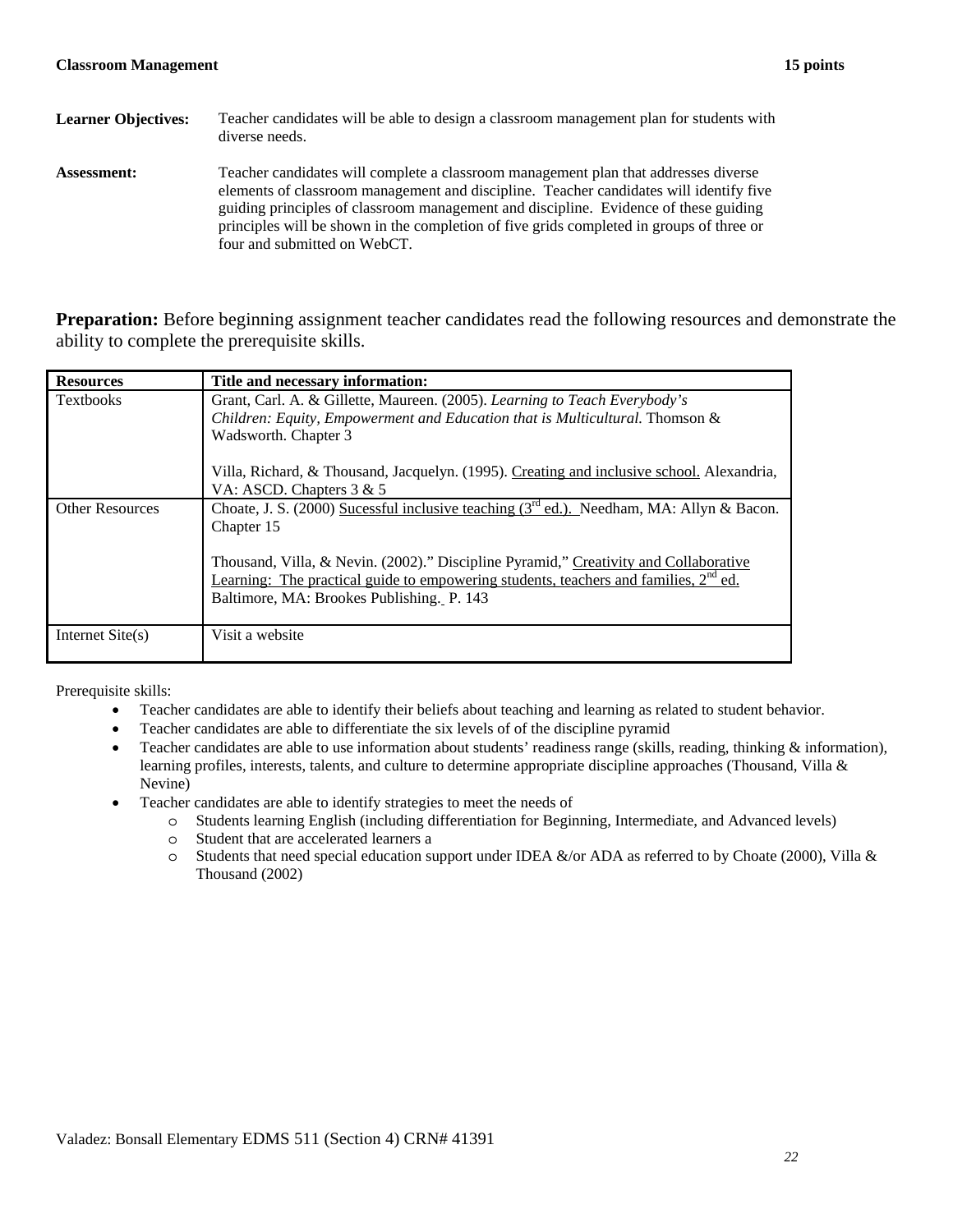## **Management Plan Grid**

In this activity you will fill in each grid as directed. You may brainstorm with others in class to work on your plan. The plan will consist of statements of your guiding principles of classroom management. For each principle you will describe two strategies that demonstrates how you will apply your principles. Each strategy will also include a rationale detailing how your strategies illustrated your classroom management principles. Your task will be to fill each square of the grid.

 entries, you should describe both a long-range plan and short term applications of community building in your classroom. Your rationale should describe how the strategy you describe fits to your classroom management principle in concrete terms. Grid one-Building community: In this grid articulate your principles/beliefs as to the importance of community building in your classroom. In this principle statement you should address key elements of a healthy classroom community, why community building is critical to effective classroom management, and how a healthy community works through day-to-day challenges. For your strategy

## **Community Building**

Principle: Strategy One: Rationale: Strategy Two: Rationale:

 moves from room to room on campus and when students move from one subject area to another. In this grid describe your basis principle(s) of effective classroom transitions. You principle statement should address the key elements of effective transition and Grid two- Transitions: Highly effective classrooms possess seamless transitions. Transitions are those periods of times when a class why smooth transitions are important in classroom management. You are required to write one strategy for moving from room to room on a campus, i.e. from your classroom to the lunchroom, and one for moving from subject area to subject area, i.e. from reading to math. Your rationales should describe how your strategies exemplify good transition patterns.

## **Transitions**

Principle: Strategy One: Rationale: Strategy Two: Rationale:

 this way, the strategies you describe are not to be viewed as *punishments* for misbehavior as much as ways to reacquaint students with discipline that is *student-centered*. Your strategies need to address two aspects: small group interactions and whole classroom Grid three-Quick recovery: In this grid write about those strategies you plan to use to recover instruction when students behave in ways that disrupt instruction or group interactions. The term *recovery* is used here to emphasis a return to teaching and learning. In learning content and/or classroom process. The principles for quick recovery should articulate in concrete terms a view of classroom instruction. Therefore, one strategy will center on quick recovery in a small group, such as a reading group or center, and the other will describe a strategy to use when teaching the entire class, as in a read-aloud, etc. Moreover, your rationales should describe how your strategies exemplify effective quick recovery methods for classroom management.

#### **Quick Recovery**

Principle: Strategy One: Rationale: Strategy Two: Rationale:

Grid four: Materials management: This grid deals directly with the ways you plan to organize material elements in your classrooms. plan to distribute small items in your classroom? Will students play an active or passive role in your materials management? How Materials in your classroom include small items -paper, paints, pencils, etc. Materials also include large objects in your classroom computers, furniture, maps, etc. Your principle statements should articulate basic elements of a well-organized classroom from the standpoint of how material objects will be organized for effective teaching and learning. Questions to consider include, "How do you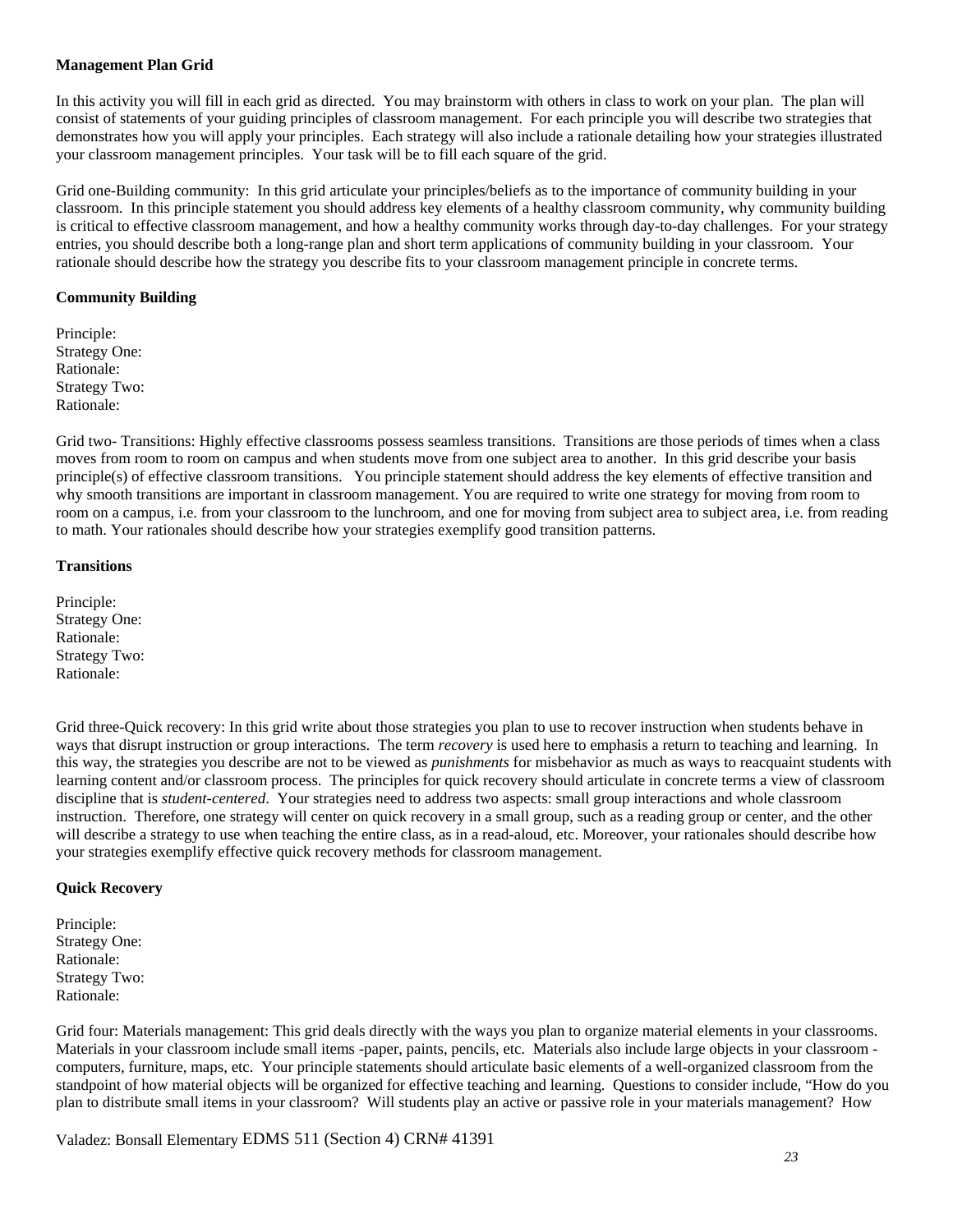will you develop effective routines for student interactions with technology, etc.? The principle statement should address these questions and any others you wish to consider. With regard to your two strategies, one strategy should address smaller material items and the other strategy should address larger objects. Your rationales should describe how your strategies exemplify effective material management.

#### **Materials Management**

Principle: Strategy One: Rationale: Strategy Two: Rationale:

 grid articulate your principles for good communication between you, the classroom teacher, and the parents of your students. Your cover on-going communication with parents. For example, will you provide a monthly newsletter or webpage for parents? How do you plan to highlight good news and accomplishments of your students to all parents? Your second strategy should describe a communication between yourself and a parent when you need to discuss a problem. For example, how do you plan to frame a phone conversation when a student is having struggles with other students in your class? When will you insist on a face-to-face interview? The questions offered here are suggestions; you need only describe two strategies in total so chose what you most want to describe.<br>Finally, as mentioned before, your rationales should describe how your strategies exemplif Grid five- Parent communication: Effective classroom teachers are effective communicators with both students and parents. In this principle statement should encompass broad philosophical ideas about the importance of good, consistent communication with parents and how it affects teaching and learning. You strategies should cover two aspects of parental communications. One strategy should

## **Parent Communication**

Principle: Strategy One: Rationale: Strategy Two: Rationale:

 classroom. You can write whatever you please; you can pick your grade level, student composition, and even describe how the furnishings will be arranged. **Submission requirements**: You will submit your grids as a single attachment into the WebCT shell. The assignment is listed as **Classroom Management**. Submit only the completed grids. This means you will delete the instructions from this document so that I will avoid unnecessary scrolling when I grade this assignment. Also, in the text box write a paragraph describing your ideal